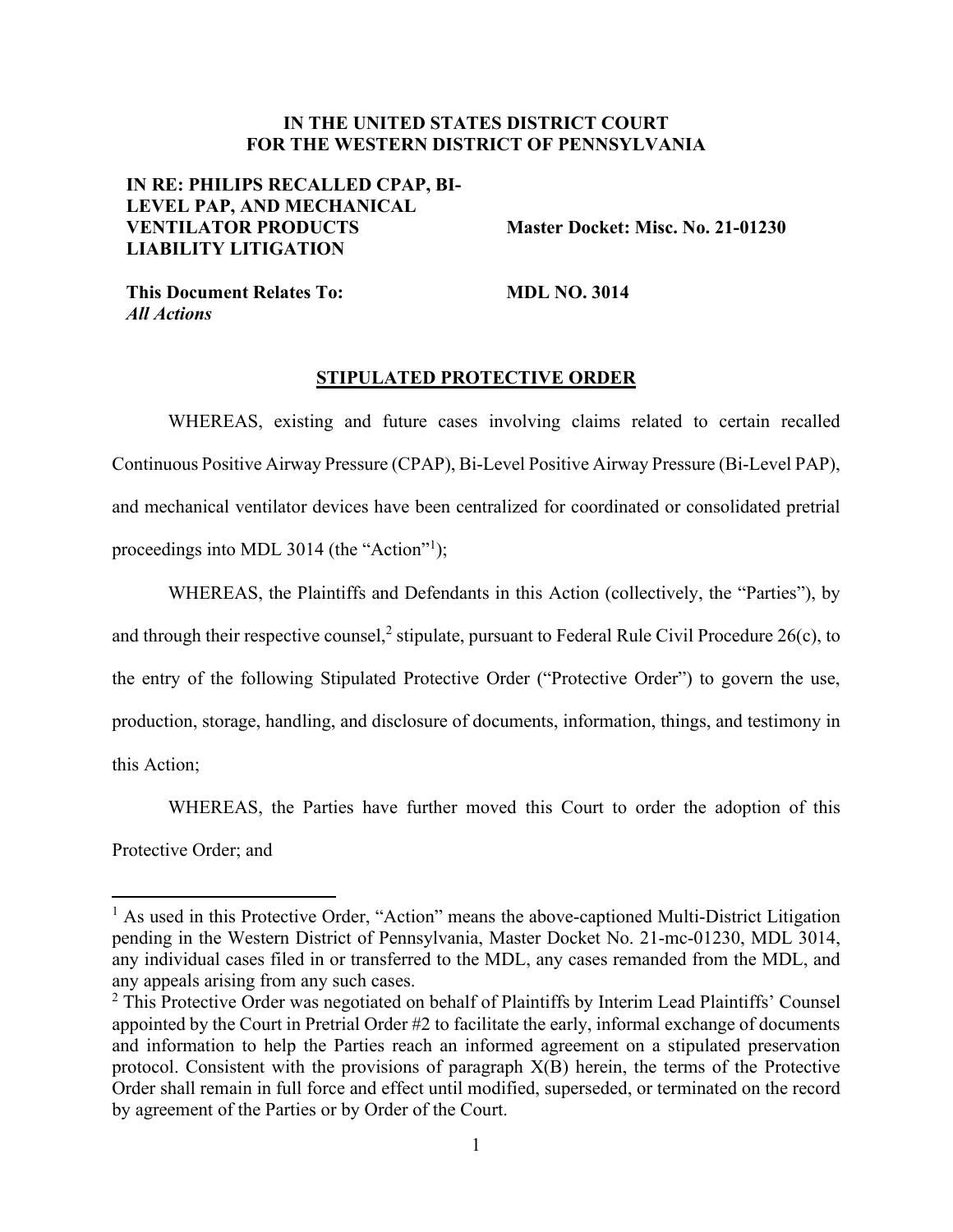WHEREAS, the Court has reviewed the terms of the Protective Order.

ACCORDINGLY, to expedite the flow of discovery material, facilitate the prompt resolution of disputes over confidentiality, protect material entitled to be kept confidential, and ensure that protection is afforded only to material entitled to such treatment, it is ORDERED pursuant to this Court's authority under Fed. R. Civ. P.  $26(c)$  and  $28 \text{ U.S.C. } \S 1407(\text{b})$ :

# **I. PURPOSES AND SCOPE OF PROTECTIVE ORDER**

**A.** Discovery in this Action, including any appeal, may involve the production of information containing personal identifying information, personal health information, financial information, proprietary commercial or business information, trade secret information, information subject to one or more U.S. or foreign data privacy laws or regulations, and/or other sensitive or confidential information for which protection from public disclosure and use for any purpose other than this Action is warranted.

**B.** This Protective Order is necessary to protect hard copy and electronic materials, devices, and other products of discovery, as well as all of the information and data contained therein and/or derived therefrom, including but not limited to Document(s), data, information, devices and other things, electronically stored information, responses to discovery requests and subpoenas under the Federal Rules of Civil Procedure, deposition testimony, transcripts of nonpublic hearings, affidavits, certifications, declarations, expert reports and supporting data, and other information—including all copies, excerpts, and summaries thereof ("Discovery Material") produced and/or received in this Action; to establish a procedure for disclosing such Discovery Material to the parties in this Action; to impose obligations on persons receiving such documents and other information to protect it from unauthorized use or disclosure; and to establish a procedure for objecting to confidentiality designations.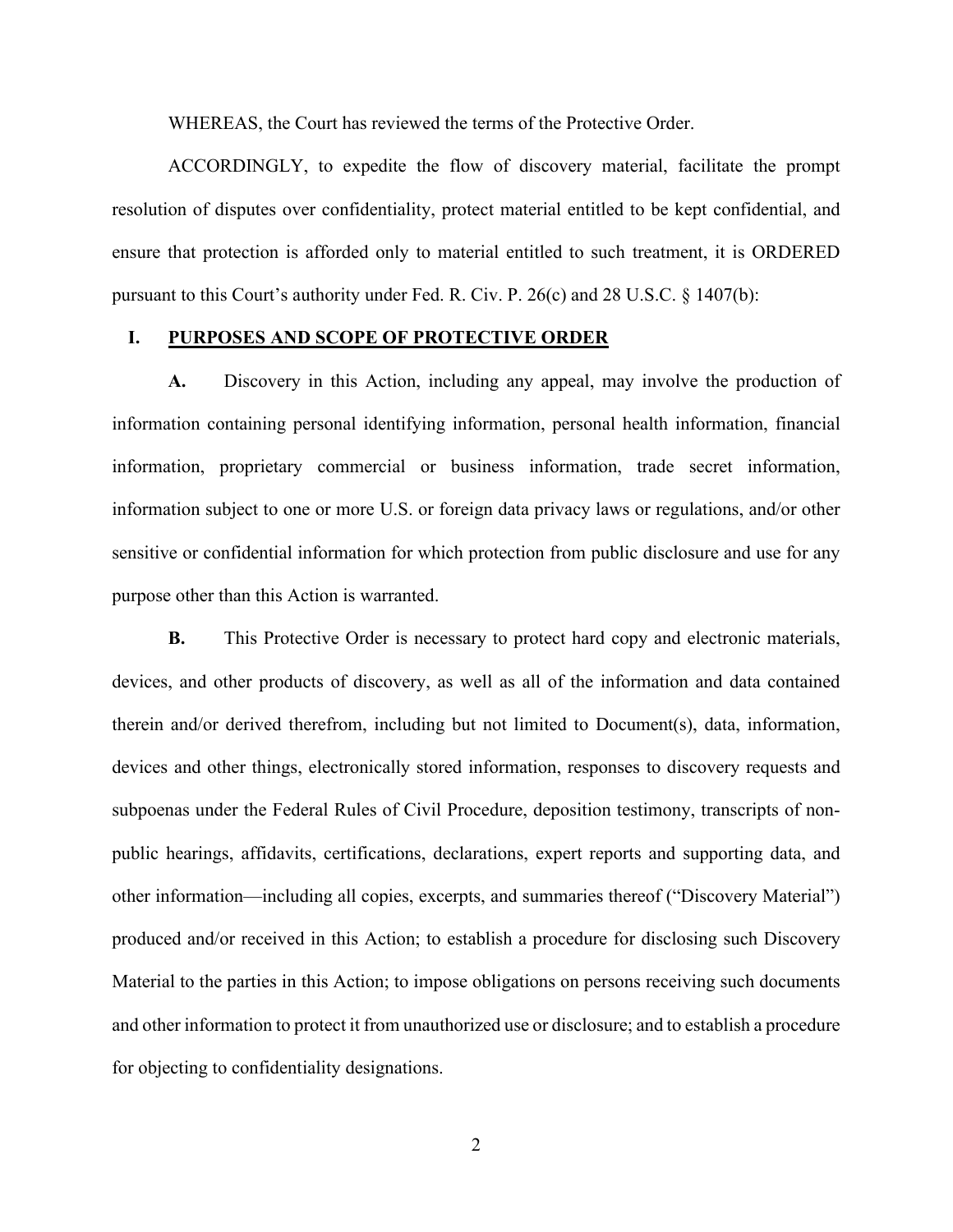**C.** This Protective Order governs the use, production, storage, handling, and disclosure of Discovery Material produced, submitted, or otherwise supplied by any Party or any other individual or entity in connection with this Action by any Party or any Third Party (the "Producing Party") to any other Party (the "Receiving Party").

**D.** The protections conferred by this Protective Order cover Protected Information produced in discovery in this Action as well as (1) any information copied or extracted from Protected Information; (2) all copies, excerpts, summaries, or compilations of Protected Information; and (3) any testimony, conversations, or presentations by Parties or their counsel that reveal Protected Information. However, the protections conferred by this Protective Order do not cover the following information: (a) any information that is in the public domain at the time of disclosure to a Receiving Party or becomes part of the public domain after its disclosure to a Receiving Party as a result of publication not involving a violation of this Protective Order, including becoming part of the public record through trial or otherwise; and (b) any information obtained by the Receiving Party from a source who obtained the information lawfully and under no obligation of confidentiality to the Designating Party.

**E.** This Order does not restrict or limit the use of Protected Information that is admissible under the Federal Rules of Evidence at any trial in this MDL, any trial in any individual case coordinated in this MDL, or at any trial in a remanded action. Nothing in this Order, however, shall prevent any Party from seeking an appropriate protective order to govern the use of such Protected Information at trial.

**F.** This Protective Order is binding upon the Parties in this Action, as well as their respective attorneys (including associates, assistants, paralegals, and employees), experts (both testifying and consulting) including persons employed by such experts, consultants, agents,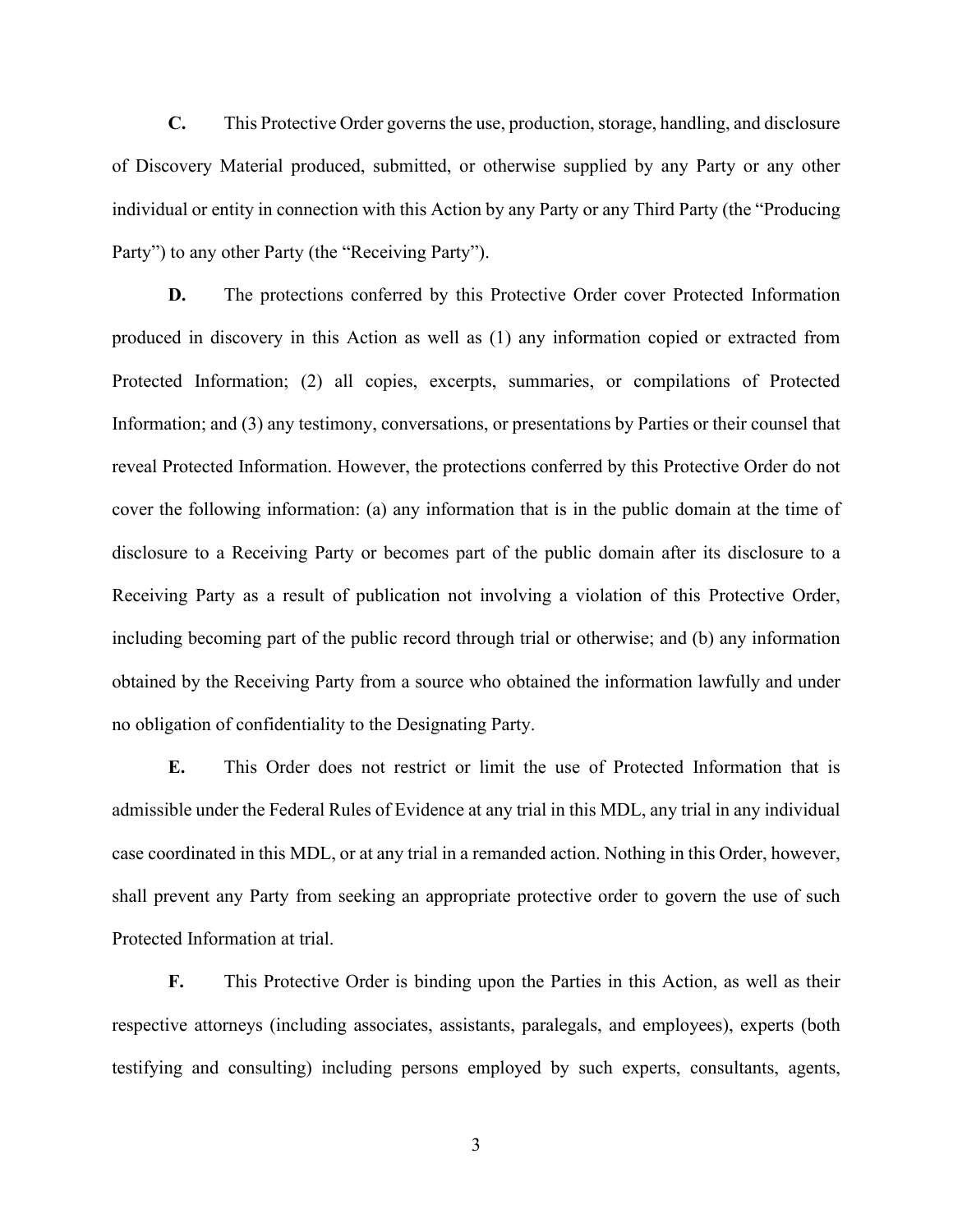representatives, officers, directors, employees, any individual or entity who becomes a Party to this Action, and others as set forth in this Protective Order.

**G.** Third Parties may avail themselves of, and agree to be bound by, the terms and conditions of this Protective Order, and thereby become a Designating Party and/or Receiving Party for purposes of this Protective Order. The ability of any such Third Party to become a Receiving Party is contingent on the Third Party signing a copy of the Declaration attached as Exhibit A to this Protective Order or a Court Order binding that Third Party to this Protective Order, or in the case of a deposition of a Third Party deponent, compliance with Section IV(H) of this Protective Order.

**H.** If additional Parties are added to this Action, they shall be bound by this Protective Order.

**I.** The entry of this Protective Order does not prevent any Party from seeking a further Order of this Court pursuant to Federal Rules of Civil Procedure 26(c) or 37(a).

**J.** Nothing in this Protective Order shall affect any right of a Party or witness to make any otherwise proper objection, claim, or response to discovery requests (including, without limitation, interrogatories, requests for admission, requests for production, or questions at deposition).

**K.** This Protective Order shall not be construed as a waiver by any Party of any applicable privilege to withhold production of Discovery Material, or of any right which any Party may have to assert such privilege at any stage of the litigation of this Action.

**L.** Nothing in this Protective Order shall preclude any Party or its representatives from inspecting, reviewing, using, or disclosing its own Protected Information in this Action or in matters unrelated to this Action.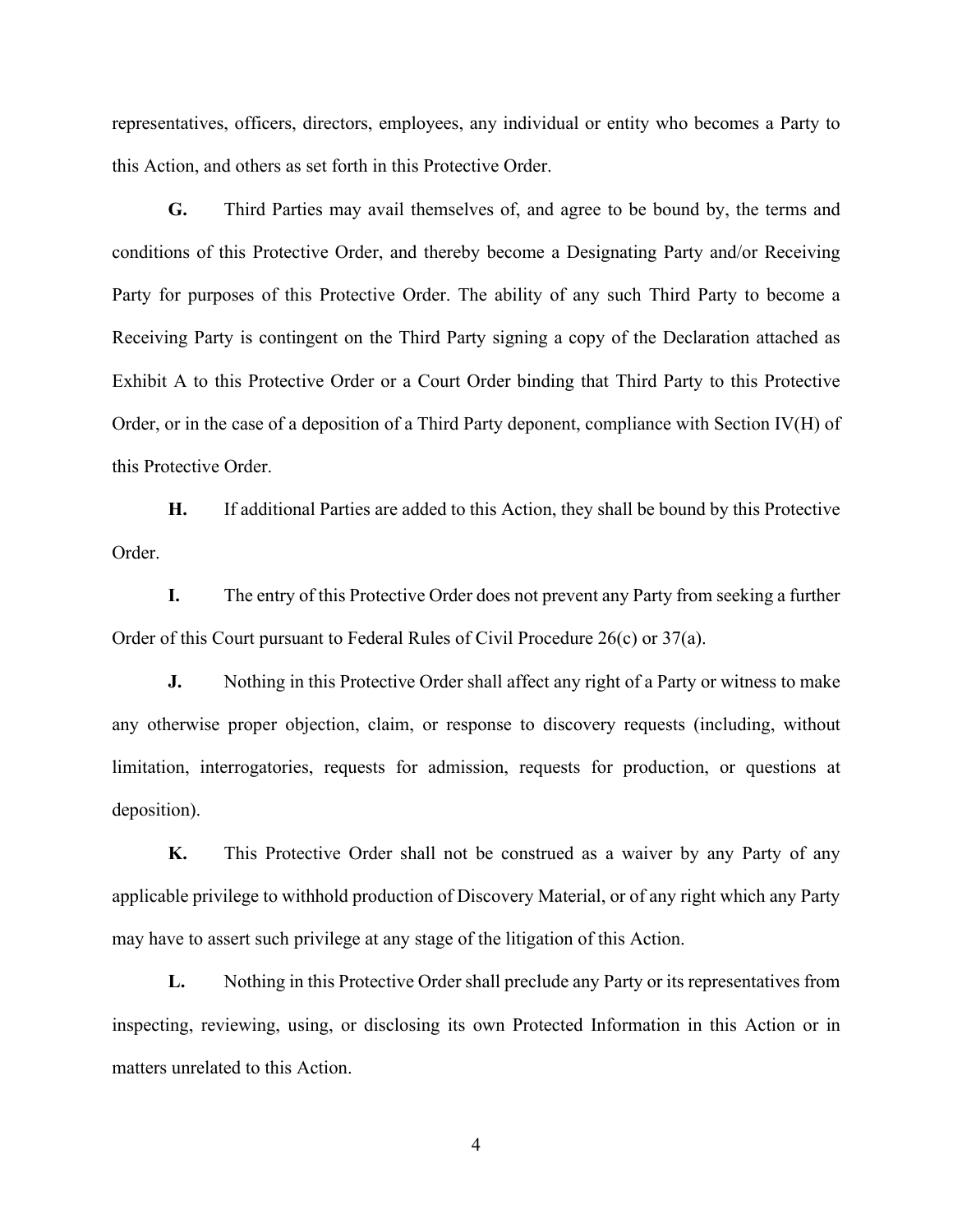**M.** This Protective Order is HIPAA-compliant pursuant to 45 C.F.R. §  $164.512(e)(1)(v)$ . The Parties agree that a Receiving Party (or any other person who receives Protected Information from a Receiving Party) may use Protected Information only for the purposes of this Action, including documents that contain Protected Health Information and individually identifiable health information that is protected from unauthorized disclosure by the Health Insurance Portability and Accountability Act of 1996 ("HIPAA"), codified in 45 C.F.R. §§ 160, 164. The Receiving Party must destroy or return all documents containing Protected Health Information to the Producing Party (including all copies made) at the end of this Action pursuant to Section VIII of this Protective Order.

**N.** Nothing in this Protective Order shall prevent disclosure of Protected Information beyond the terms and conditions of this Protective Order if the Designating Party consents in writing to such disclosure.

**O.** This Protective Order does not relieve any Party of its obligations to respond to discovery in this Action, and nothing in this Protective Order shall prevent a Party from using or disclosing Discovery Material, including Protected Information, obtained through discovery as necessary to meet reporting obligations to U.S. or foreign governmental agencies, including but not limited to the FDA.

# **II. ADDITIONAL DEFINITIONS**

**A.** "Confidential" means information of any type, kind or character that a Party believes in good faith constitutes, reflects, discloses, or contains: (1) information that the Designating Party reasonably believes constitutes a trade secret under applicable statutory and case law; (2) information that the Designating Party reasonably believes constitutes sensitive technical or proprietary business information that, if disclosed, may result in an unfair competitive, financial,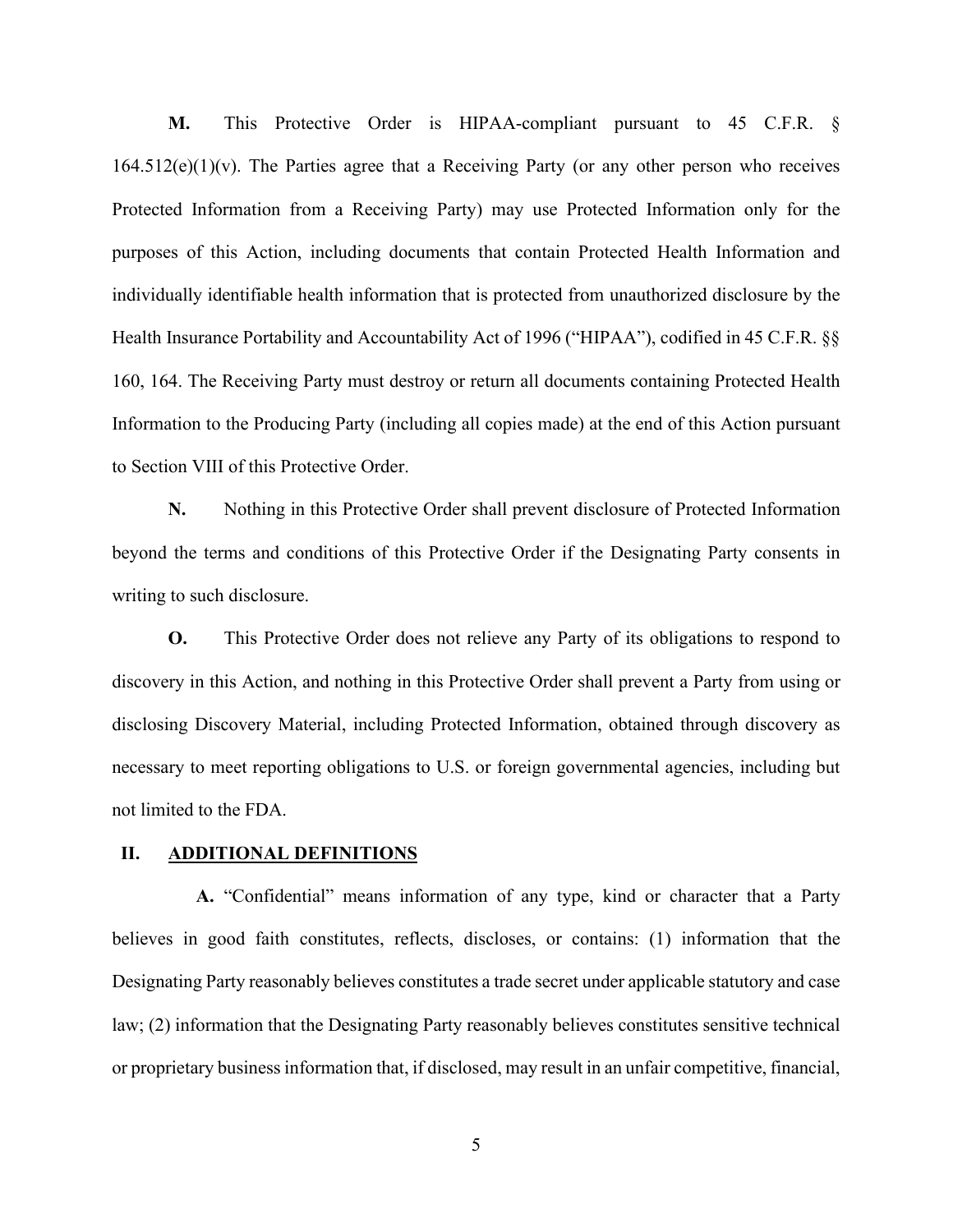or commercial advantage to others or disadvantage to the Designating Party; (3) Protected Health Information, as defined herein; (4) personal identifying information, personal data, sensitive personal data, or other data the Designating Party believes in good faith to be subject to federal, state, or foreign Data Protection Laws; or (5) any other sensitive information or tangible things (regardless of how they are generated, stored or maintained) that requires protection under Federal Rule of Civil Procedure  $26(c)$ .<sup>3</sup> A designation as Confidential can apply to information contained within a document, revealed during a deposition or other testimony, revealed in a written discovery response, or otherwise revealed. This Protective Order shall be understood to encompass not only those items or things that are expressly designated as Confidential, but also Confidential information contained in copies, excerpts, and summaries thereof, testimony, oral communications, and other work product.

**B.** "Copies" means any photocopies, reproductions, duplicates, extracts, summaries, notes, or descriptions of Discovery Material and/or Protected Information.

**C.** "Competitor" means any person or entity who is in the same business or commercial stream as the Designating Party, including but not limited to any other person or entity involved in the design, development, manufacture, distribution, sale, or marketing of positive airway pressure machines (including Continuous Positive Airway Pressure, Bi-Level Positive Airway Pressure machines), and mechanical ventilator prescription medical devices.

**D.** "Data Management Service" means a person or entity that manages, stores, and/or analyzes the data generated by the Devices at issue in this Action.

<sup>&</sup>lt;sup>3</sup> Nothing in this Protective Order shall be construed to limit the definition of Confidential as it is defined by Federal Rule of Civil Procedure 26(c) and applicable caselaw.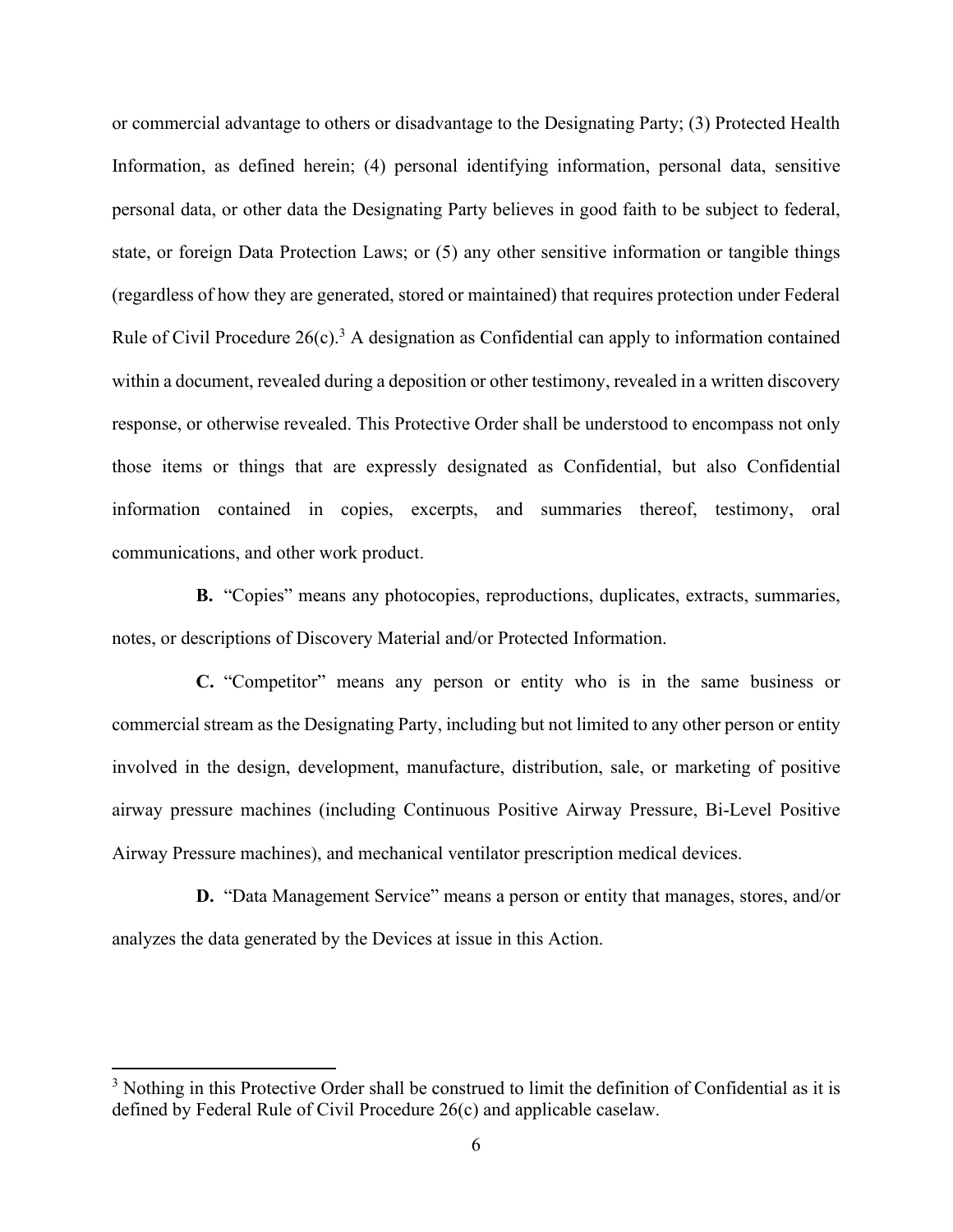**E.** "Data Protection Laws" means any federal, state, or foreign laws governing data protection or other privacy obligations. Examples of such Data Protection Laws include, without limitation, The Gramm-Leach-Bliley Act, 15 U.S.C. § 6801 et seq. (financial information); The Health Insurance Portability and Accountability Act and the regulations thereunder (HIPAA), 45 CFR Part 160 and Subparts A and E of Part 164 (medical information); Fair Credit Reporting Act (FCRA), 15 USC § 1681 et seq. (financial information); Electronic Communications Privacy Act of 1986, 18 U.S.C. § 2511 (private communication); Genetic Information Non-discrimination Act of 2008 (GINA) (biometric information); the California Consumer Privacy Act (CCPA); Regulation (EU) 2016/679 of the European Parliament and of the Council of 27 April 2016 on the Protection of Natural Persons with Regard to the Processing of Personal Data and on the Free Movement of Such Data (General Data Protection Regulation or GDPR); the UK General Data Protection Regulation (UK GDPR); Data Protection Act 2018 (c. 12) (United Kingdom personal information); the Swiss Federal Act on Data Protection of 19 June 1992 (FADP) and the Swiss Revised Federal Act on Data Protection of 25 September 2020 (Revised FADP); Personal Information Protection and Electronic Documents Act (PIPEDA), S.C. 2000, c. 5 (Canada personal information); The Federal Law on Protection of Personal Data held by Private Parties (published July 5, 2010) (Mexico personal information); and The Act on the Protection of Personal Information (Law No. 57 of 2003) (APPI) (Japan personal information); The Information Security Technology Personal Information Security Specification GB/T 35273-2017 (China Data Protection Law); and China's 2021 Personal Information Protection Law (PIPL).

**F.** "Designating Party" means any Party or Third Party who has designated the Discovery Material at issue as Confidential or Highly Confidential – Attorney's Eyes Only.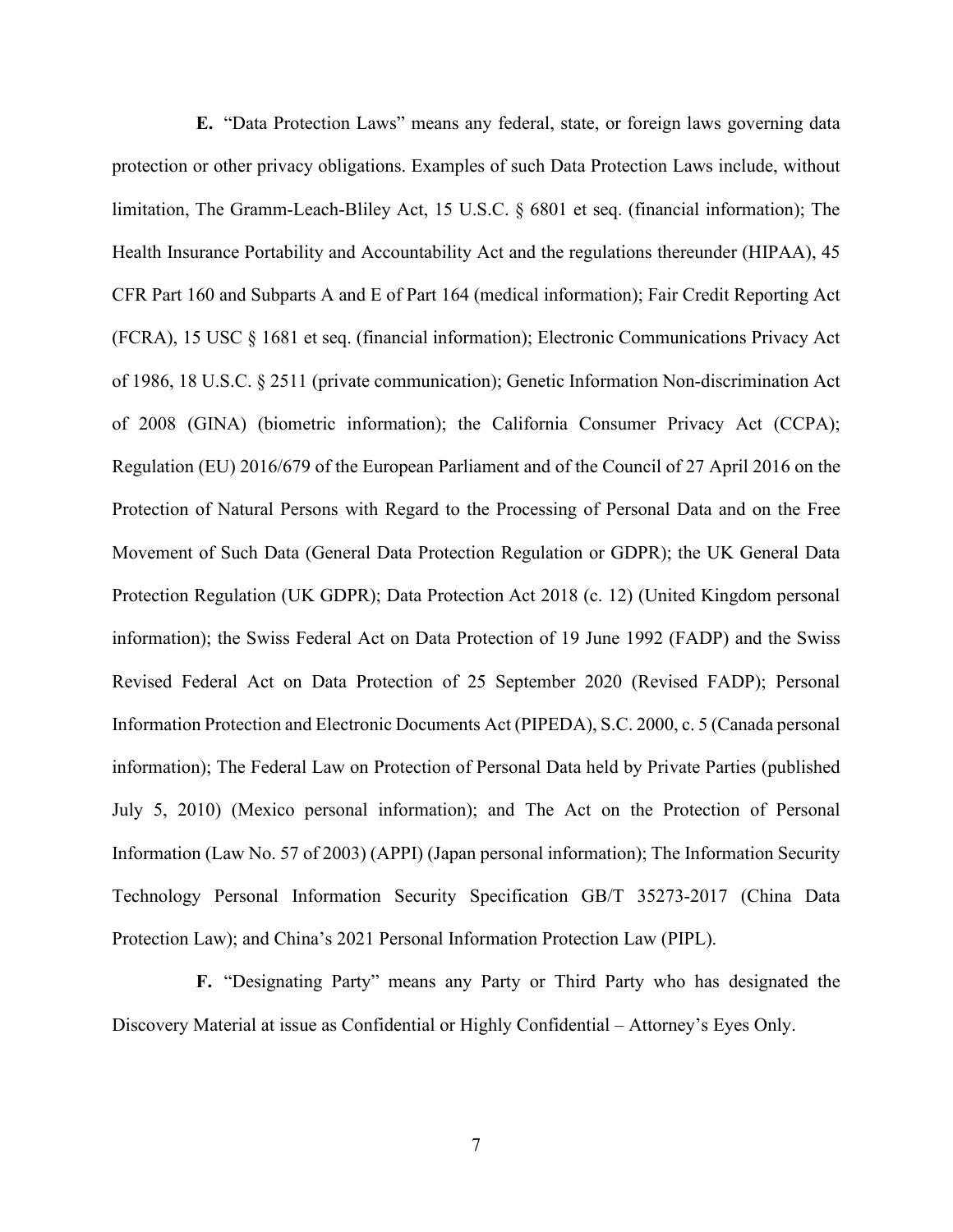**G.** "Devices" means those Continuous Positive Airway Pressure, Bi-Level Positive Airway Pressure, and mechanical ventilator prescription medical devices that are at issue in this Action.

**H.** "Document(s)" shall be defined as they are in the Federal Rules of Civil Procedure and Federal Rules of Evidence, whether produced or created by a Party or another person or entity, and whether produced pursuant to the Federal Rules of Civil Procedure, the Local Rules of this Court, subpoena, agreement of the Parties, or otherwise. "Document(s)" encompasses hard-copy and electronically stored information, and shall include, but not be limited to: writings, drawings, graphs, charts, photographs, sound recordings, images, other data and data compilations, interrogatory answers, responses to request for production, responses to requests for admission, deposition testimony, deposition exhibits, hearing testimony, hearing exhibits, trial testimony, and trial exhibits, as well as all Copies of any of these materials.

**I.** "DME" means a supplier of durable medical equipment, including suppliers of the Devices at issue in this Action.

**J.** "Expert" means a person with specialized knowledge or experience in a matter pertinent to the Action who has been retained by a Party or its counsel to serve as an expert witness or expert consultant in the Action. No Party or employee of a Party shall qualify as an expert for purposes of this Protective Order.

**K.** "Highly Confidential – Attorney's Eyes Only" means information of any type, kind, or character that the Designating Party believes in good faith constitutes, reflects, discloses, or contains highly confidential commercial, business, financial, or competitive information including proprietary research, development, manufacturing, and/or production information; business and prospective marketing plans; trade secrets; customer lists; pricing, market share, cost, and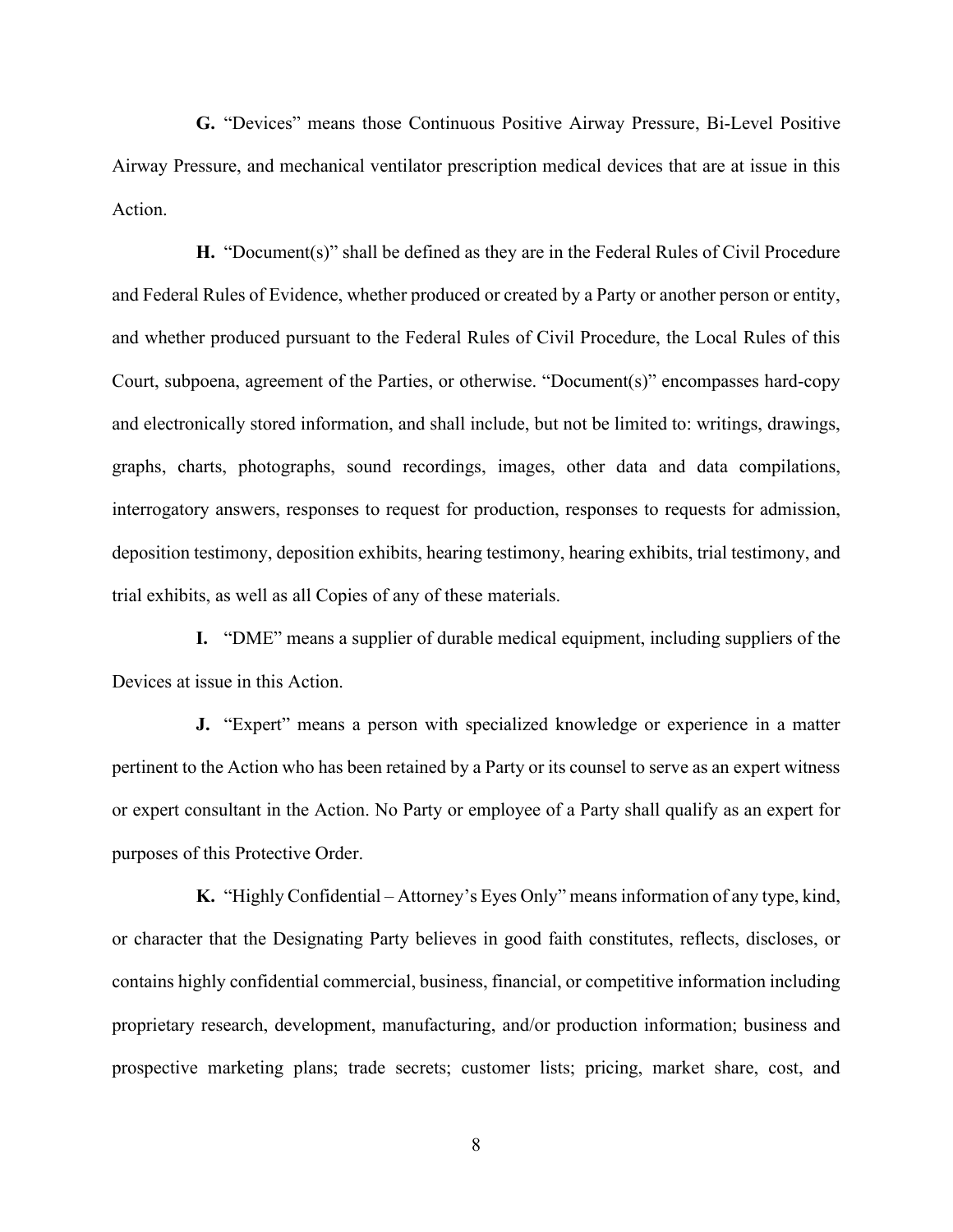projected sales data; data relating to mergers and acquisitions; non-public dealings with or internal deliberations concerning any regulatory body, including but not limited to the FDA; and other information of a highly sensitive nature, which is not publicly available, the disclosure of which may cause the Designating Party competitive harm.

**L.** "Party" means a party to this Action, as well as any officers, directors, and employees of such Party.

**M.** "Privacy Information" means any documents containing an individual's social security number or taxpayer identification number (other than only the last four digits thereof), an individual's birth date (other than only the year of the individual's birth), the name of an individual known to be a minor (other than only the minor's initials), a financial account number (other than only the last four digits thereof), "Personal Data," "Personally Identifiable Information," "Sensitive Private Data," or "Nonpublic Personal Information" as these terms are defined under federal, state or foreign data protection laws, including without limitation the GDPR, or any information that a party or non-party believes in good faith to be subject to non-US data protection laws, regardless of whether such information has been designated as "Confidential" or "Highly Confidential – Attorney's Eyes Only" (collectively "Privacy Information").

**N.** "Protected Health Information," as used herein, shall have the same definition as set forth in 45 CFR § 160.103.

**O.** "Protected Information" means information that has been designated Confidential and/or Highly Confidential – Attorney's Eyes Only, as those terms are defined in this Protective Order.

**P.** "Third Party" means any individuals or entities which are not parties to the Action.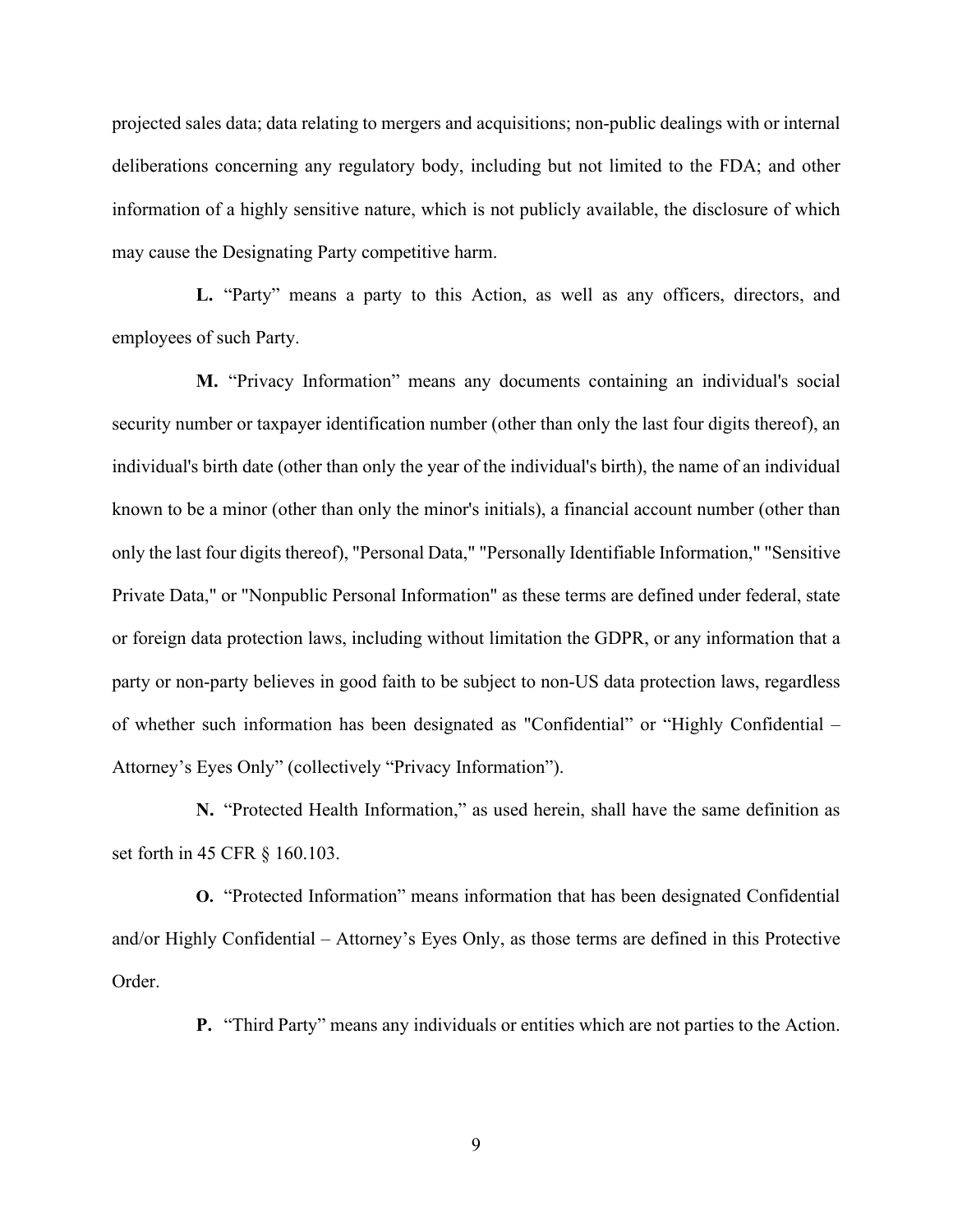# **III. DESIGNATION OF CONFIDENTIALITY**

**A.** All Discovery Material produced or generated in this action pursuant to the discovery provisions of the Federal Rules of Civil Procedure, the Local Rules for the District of Western District of Pennsylvania, by order of this Court, or otherwise, and which contain, describe, identify, or refer to Protected Information shall be subject to the provisions of this Protective Order. Any Party shall have the right to designate, prior to production, any Discovery Material or portion thereof, as Confidential or Highly Confidential – Attorney's Eyes Only using the procedures set forth in Section III(B).

# **B. Method of Designation**

Any Discovery Material that is eligible for designation as Confidential or Highly Confidential – Attorney's Eyes Only as defined in this Protective Order above may be so designated in the following ways:

**i.** *Hardcopy Discovery Material*: Discovery Material in hardcopy form that includes Protected Information shall be marked with the words "Confidential – Subject to Protective Order" or "Highly Confidential – Attorney's Eyes Only – Subject to Protective Order," as appropriate, in such a way so as not to obscure any part of the text or content, so that the designation is communicated to the Receiving Party.

**ii.** *Electronically Stored Information*: ESI Discovery Material in a modifiable format shall be designated in accordance with the procedure outlined in Section  $III(B)(i)$ . ESI Discovery Material not in a modifiable form shall be designated by (1) referring to the Confidential or Highly Confidential – Attorney's Eyes Only Discovery Material in a cover letter accompanying the Discovery Material; (2) incorporating the appropriate designation into the file or directory name; or (3) affixing the appropriate designation to the media (*i.e.*, disc, hard drive, thumb drive,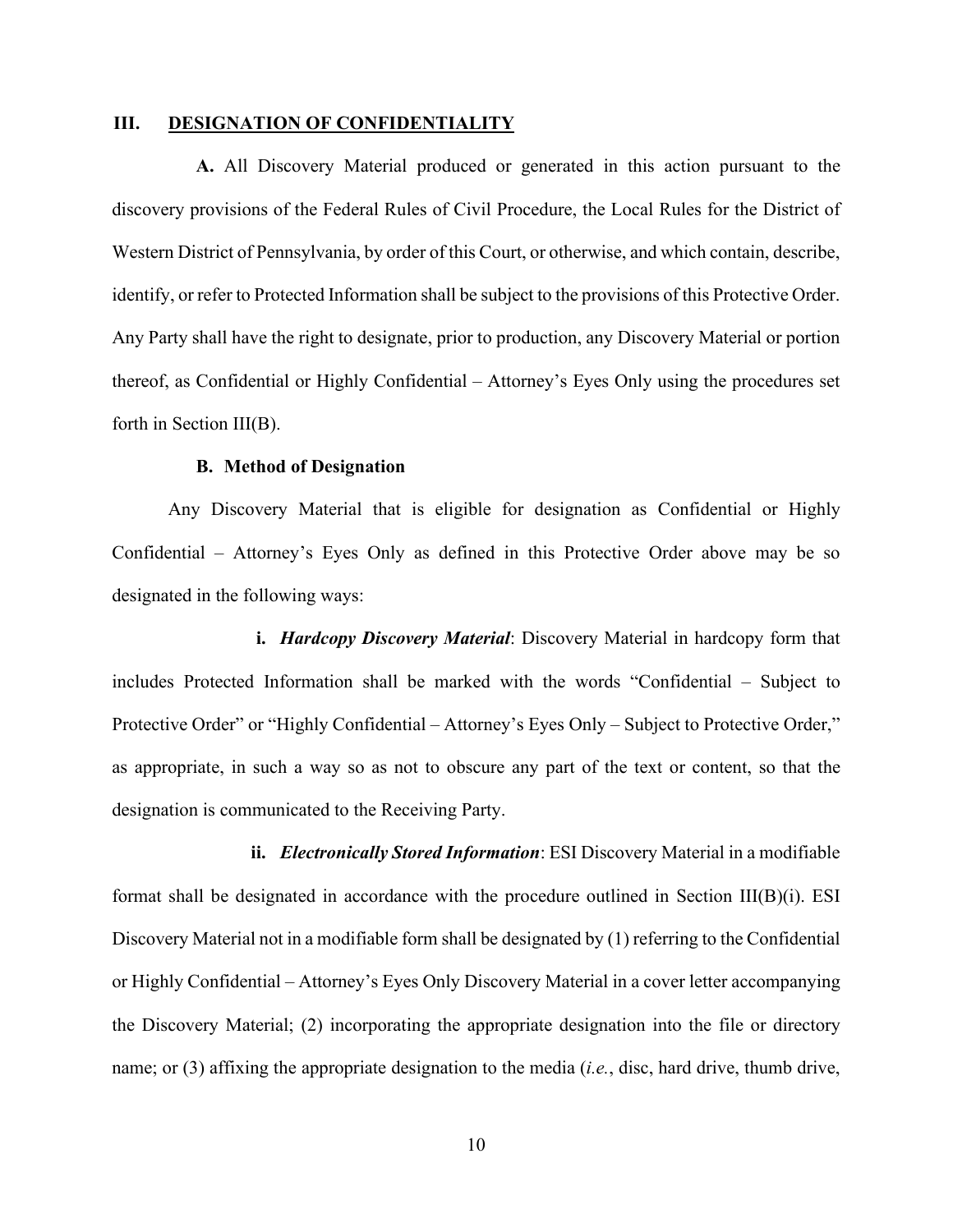etc.) containing the Discovery Material so that the designation is communicated to the Receiving Party. Whenever a Receiving Party reduces any such information to hard copy form, that Party shall mark the hard copy in accordance with the procedure outlined in Section III(B)(i).

**iii.** *Responses to Discovery Requests*: Any Protected Information contained in answers to interrogatories, responses to requests for production, or responses to requests for admission shall be designated as such by means of a statement within each of the answers or responses specifying that it is designated as Confidential or Highly Confidential – Attorney's Eyes Only, as appropriate.

**iv.** *Transcripts and Exhibits*: All portions of any deposition or hearing transcript taken in the Action in which Protected Information is identified, discussed, or disclosed shall also be designated as Protected Information and shall be subject to the terms of this Protective Order. Within thirty (30) days after receiving a transcript, a Party may designate pages of the transcript and/or exhibits, or parts thereof as reasonable, as Protected Information by giving notice to all parties of same. Until expiration of the 30-day period, the entire transcript and any exhibits will be treated as Highly Confidential – Attorney's Eyes Only subject to protection against disclosure under this Protective Order. Designation of a hearing transcript is subject to approval by the Court.

Protected Information within the transcript may be designated by indicating the portions of the pages that are Confidential or Highly Confidential – Attorney's Eyes Only and marking such pages with the appropriate legend pursuant to the procedures set forth in Section III(B)(i). If portions of a deposition transcript or deposition exhibits have been so designated, the front page of the original transcript and each copy thereof shall be marked Confidential or Highly Confidential – Attorney's Eyes Only, as appropriate. If all or part of a videotaped or otherwise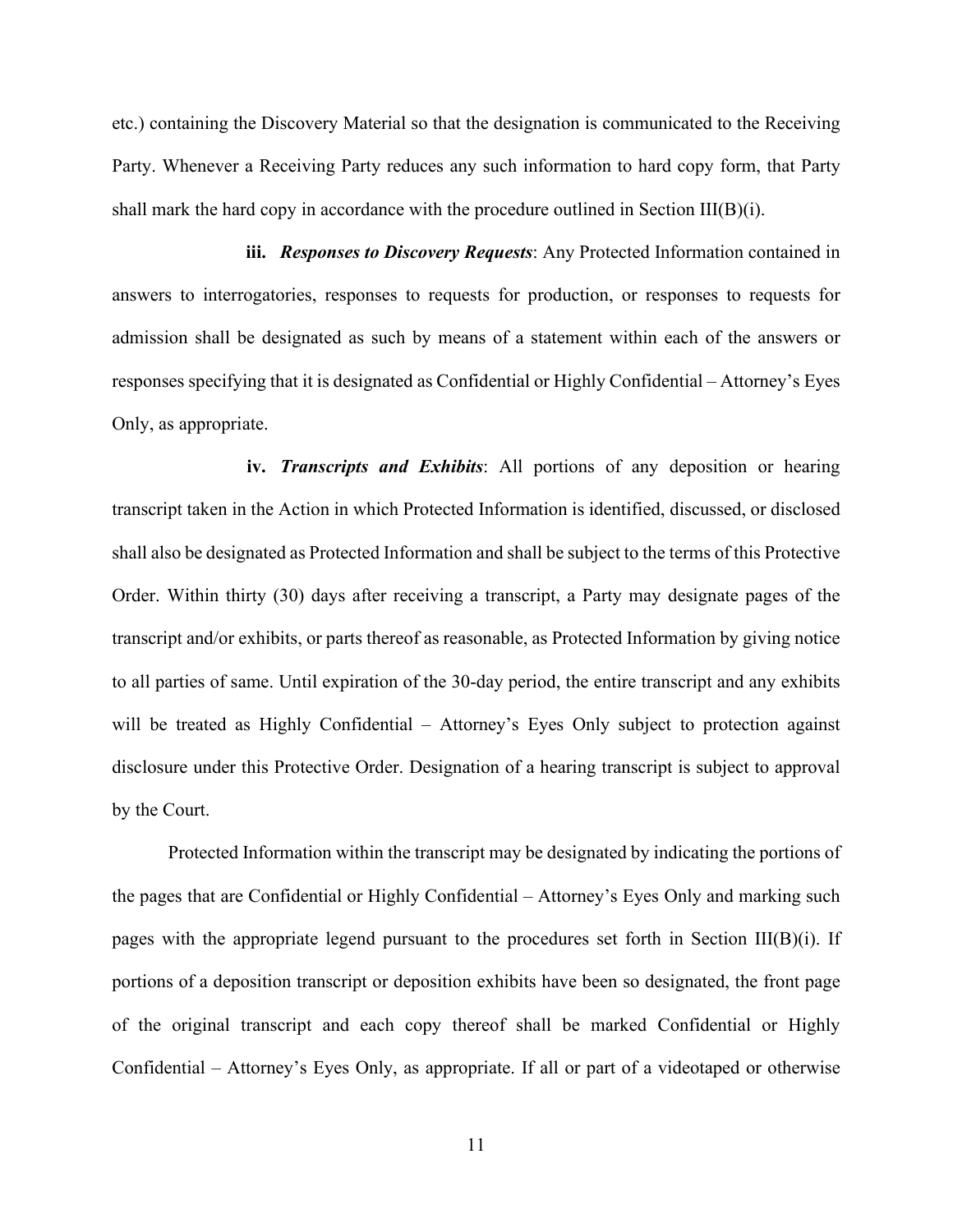recorded deposition is designated as Confidential or Highly Confidential – Attorney's Eyes Only, the physical recording media, such as videotape, DVD, removable computer drive, or audio recording shall be labeled with the appropriate designation. To the extent possible, the court reporter shall segregate into a separate transcript (the "Segregated Transcript") all information that has been designated as Confidential or Highly Confidential pursuant to the procedures outlined in this Protective Order. The Segregated Transcript shall have page numbers that correspond to blank or redacted pages in the main transcript, and each such page will be marked Confidential or Highly Confidential – Attorney's Eyes Only, as appropriate.

An exhibit to a deposition shall be treated in accordance with any confidentiality designation or redaction previously given to it, and if not previously designated as Protected Information, then according to the designation later applied under this section.

If a timely designation is made, the portions and exhibits designated shall be filed only under provisional seal, separate from the portions and exhibits not so designated, and all Copies of the portions and exhibits so designated shall be treated as Protected Information pursuant to the terms of this Protective Order. If any Party in good faith disagrees with a designation of any portion of a transcript or of any exhibit thereto as containing Protected Information, the procedures regarding objections to designations set forth in Section V of this Protective Order will govern.

**v.** *All other information or tangible items*: The Designating Party shall affix to the other information or tangible item itself, or in a prominent place on the exterior of the container or containers in which the information or item is stored, the designation Confidential or Highly Confidential – Attorney's Eyes Only, as appropriate. If only a portion or portions of the information or item warrant protection, the Designating Party, to the extent practicable, shall identify the protected portion(s) and specify the level of protection being asserted.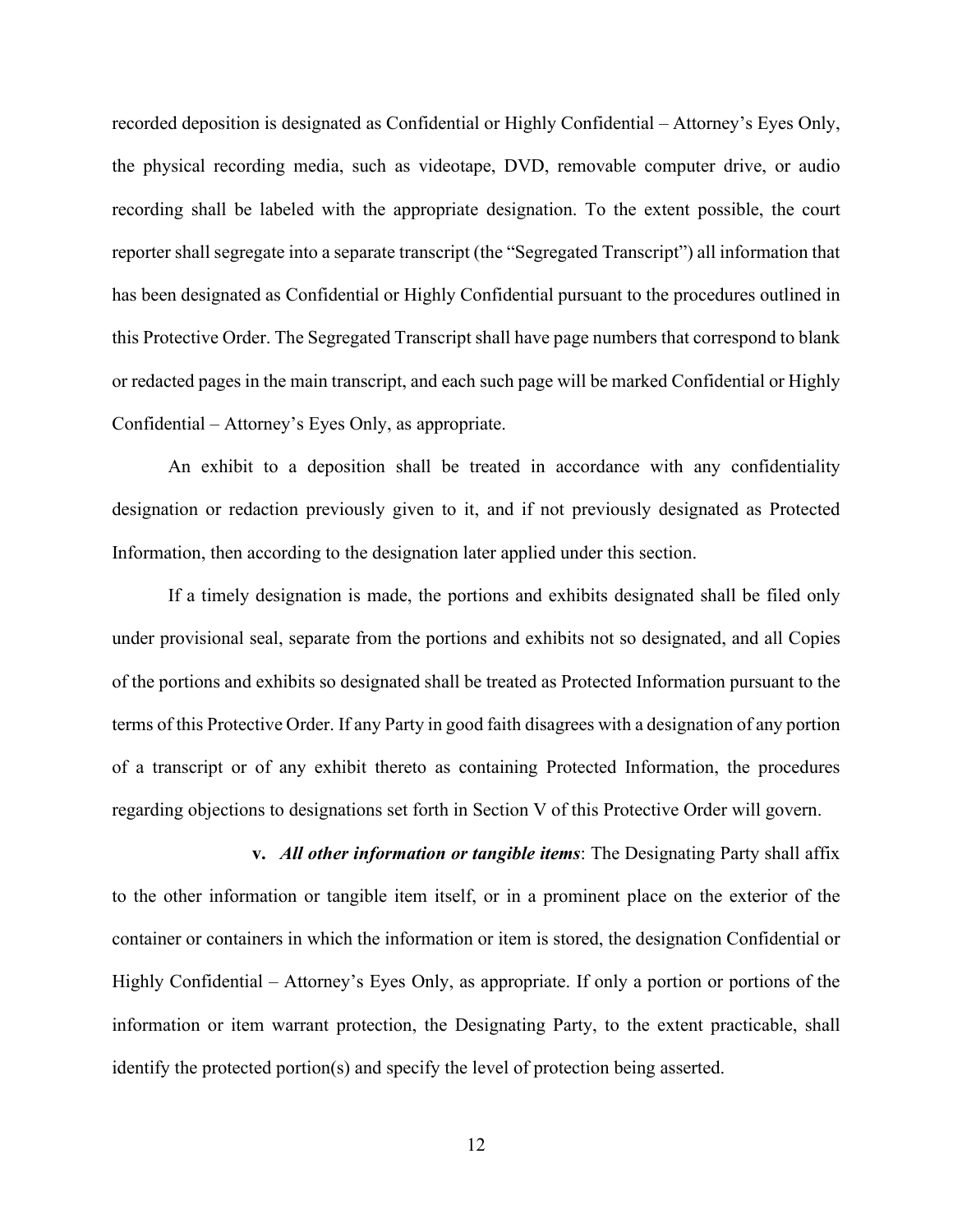# **C. Inspection of Discovery Material**

If Discovery Material is produced for inspection at a Designating Party's facilities or other location agreed to by the Parties, such Discovery Material may be produced for inspection before being marked for designation, but all such Discovery Material shall be presumed to be Highly Confidential – Attorney's Eyes Only, and any copies or other reproductions made at that time shall be treated as so designated by all Parties, and shall remain as designated for thirty (30) days after inspection or receipt, during which time any Party or Third Party may designate such Discovery Material as Protected Information. If specific Discovery Materials are designated for copying during such inspection, the Discovery Material containing Protected Information may be marked as Confidential or Highly Confidential – Attorney's Eyes Only after copying but before delivery to the Party who inspected the Discovery Material. There will be no waiver of confidentiality by the inspection of Discovery Material before it is copied and marked as Confidential or Highly Confidential – Attorney's Eyes Only pursuant to this procedure.

#### **D. Notice of Designation of Third Party Produced Discovery Material**

i. Discovery Material produced by a Third Party must be treated by the Receiving Party as Protected Information for a period of thirty (30) days from the date the Discovery Material is produced to all of the Parties. In the event any Third Party produces Discovery Material containing a Party's Protected Information, that Party may designate such Discovery Material, or portions thereof, as Protected Information pursuant to the provisions in Section III(B)(i), by providing notice of such designation on all Parties within thirty (30) days of receipt.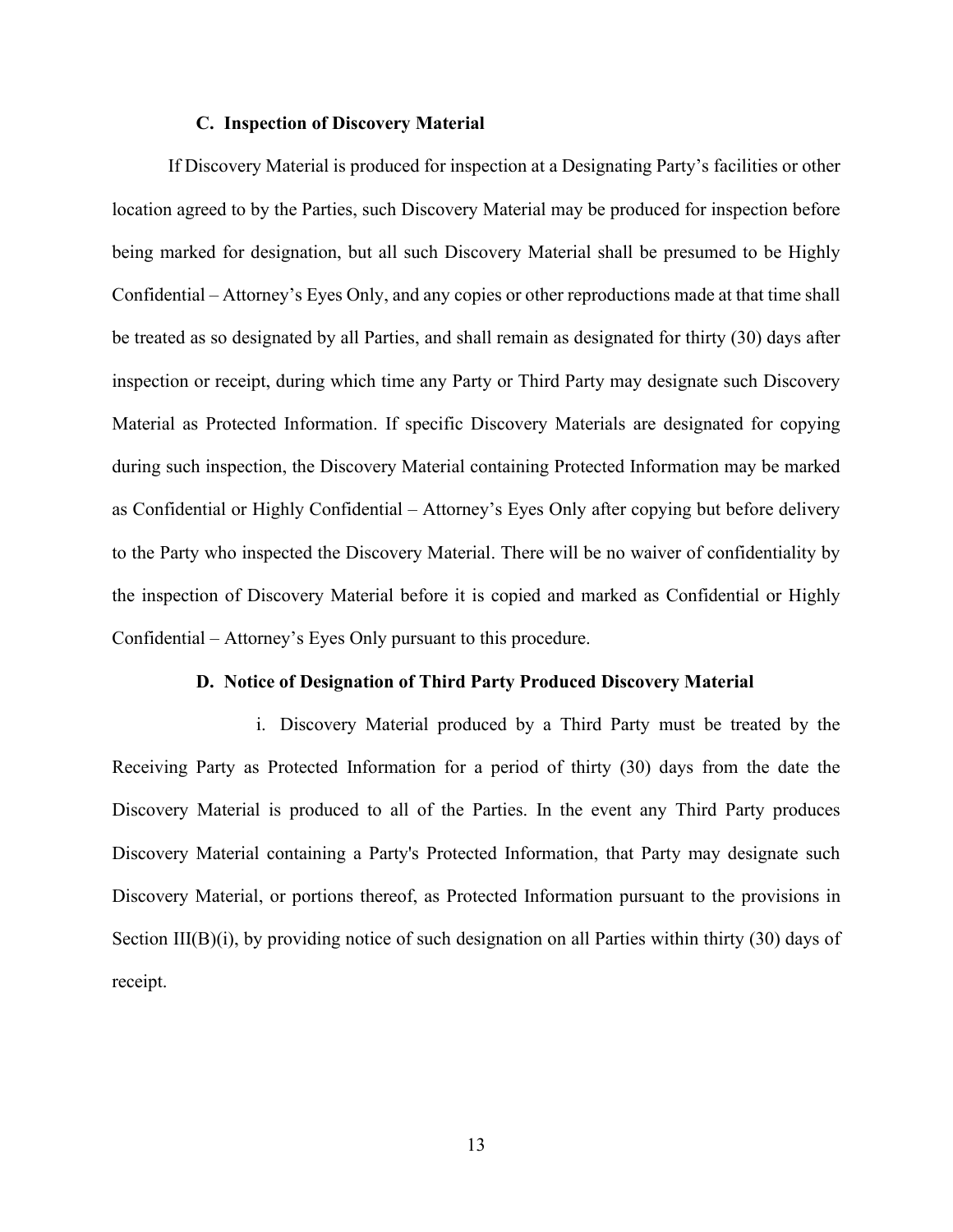#### **E. Inadvertent Production and Correction of Designations**

**i.** Inadvertent production of any Discovery Material without a designation of Confidential or Highly Confidential – Attorney's Eyes Only will not be deemed to waive a later claim to its protected nature or preclude a Party from designating said Discovery Material as Confidential or Highly Confidential – Attorney's Eyes Only pursuant to this Protective Order at a later date.

**ii.** A Designating Party that fails to designate Discovery Material as Confidential or Highly Confidential – Attorney's Eyes Only, or fails to designate Discovery Material with the appropriate level of protection at the time of its production shall be entitled to make a correction to its designation. A correction shall be accomplished by serving written notice ("Notice of Correction") to the Receiving Party within thirty (30) days following the discovery of the inadvertent production with incorrect designation or without designation. The Designating Party shall produce corrected versions of the Discovery Material with the appropriate designation within fourteen (14) business days of the date of service of the Notice of Correction. Upon receipt of the Notice of Correction, the Receiving Party shall (1) treat such Discovery Material with the level of protection specified in the Notice of Correction in accordance with the terms of this Protective Order from the date the Notice of Correction is received; (2) take reasonable steps to notify any person or entity known to have possession of any Discovery Material that was incorrectly designated; (3) promptly endeavor to procure all Copies of such incorrectly designated Discovery Material from persons or entities known to have possession of such Discovery Material who are not entitled to receipt of such Discovery Material under the terms of this Protective Order; and (4) promptly destroy or return all of the inadvertently produced Discovery Material with incorrect designation or without designation to the Designating Party. Within twenty-one (21) days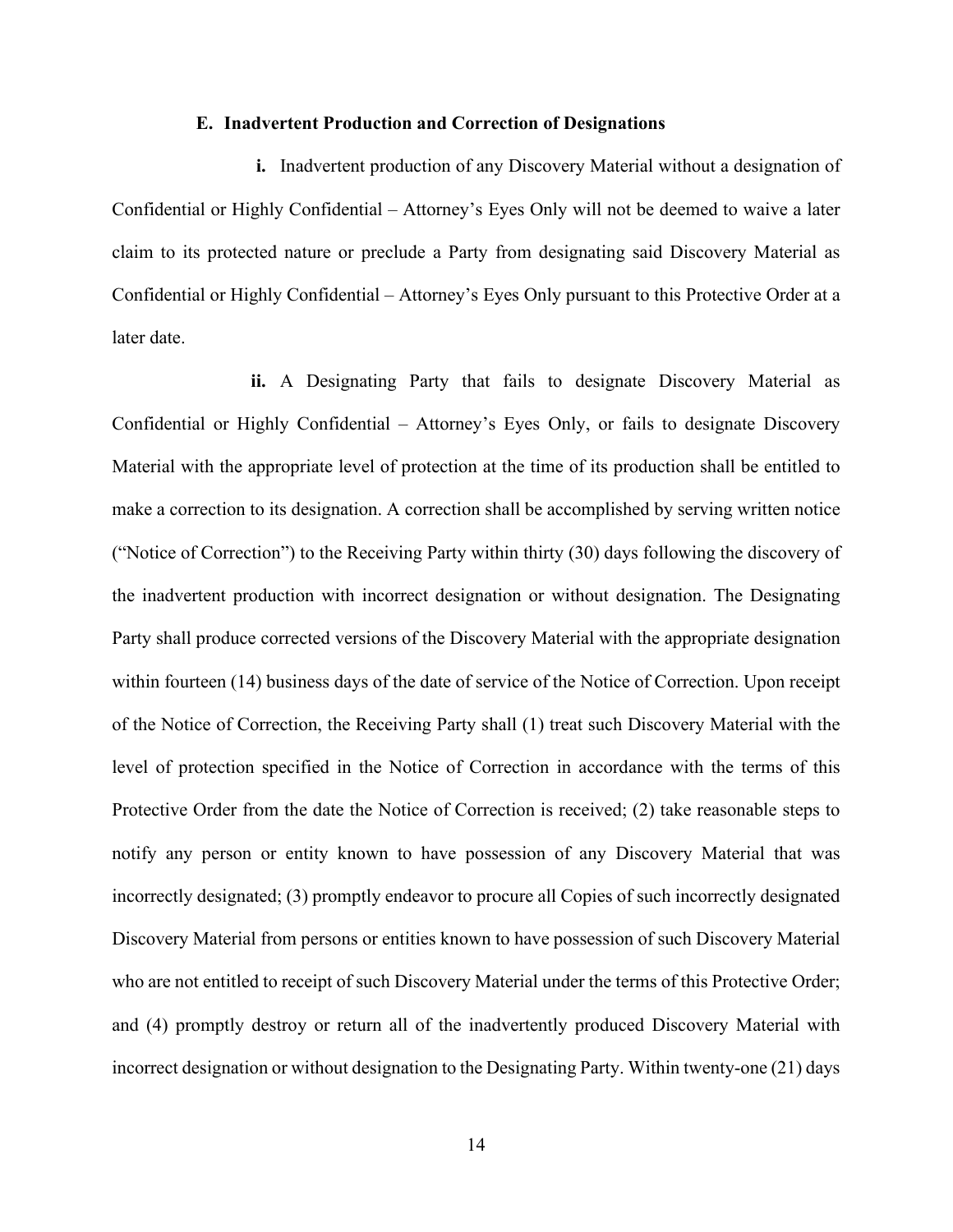of (or for voluminous impacted productions, a reasonable agreed or ordered period of time) following receipt of the Notice of Correction, the Receiving Party of inadvertently produced Discovery Material with incorrect designation or without designation shall provide the Designating Party with written confirmation that the inadvertently produced Discovery Material with incorrect designation or without designation was destroyed or returned, or of the Receiving Party's failure to procure any inadvertently produced Discovery Material with incorrect designation or without designation, including the identification of that Discovery Material and the person or entity known to be in possession thereof. Any objection to a correction shall follow the procedures set forth in Section V of this Protective Order.

**iii.** The production of Discovery Material in an unredacted form that would otherwise be subject to redaction under this Protective Order shall not be deemed a waiver, in whole or in part, of a Party's claim that such Discovery Material contains Protected Information. To the extent a Party discovers the inadvertent production of such Discovery Material subject to redaction, the provisions of this Section shall apply.

# **F. Redaction of Third-Party Personal Information**

**i.** Prior to producing Discovery Material that contain the names of patients other than Plaintiffs, the Designating Party may redact or delete the names, addresses, telephone numbers, social security numbers, and other information that would identify patients/research subjects, if such information is required to be withheld from disclosure by 21 C.F.R. § 20.63, the Health Insurance Portability and Accountability Act of 1996, Public Law 104-191 ("HIPAA") and related regulations, applicable federal and state privacy laws, and other applicable laws and regulations.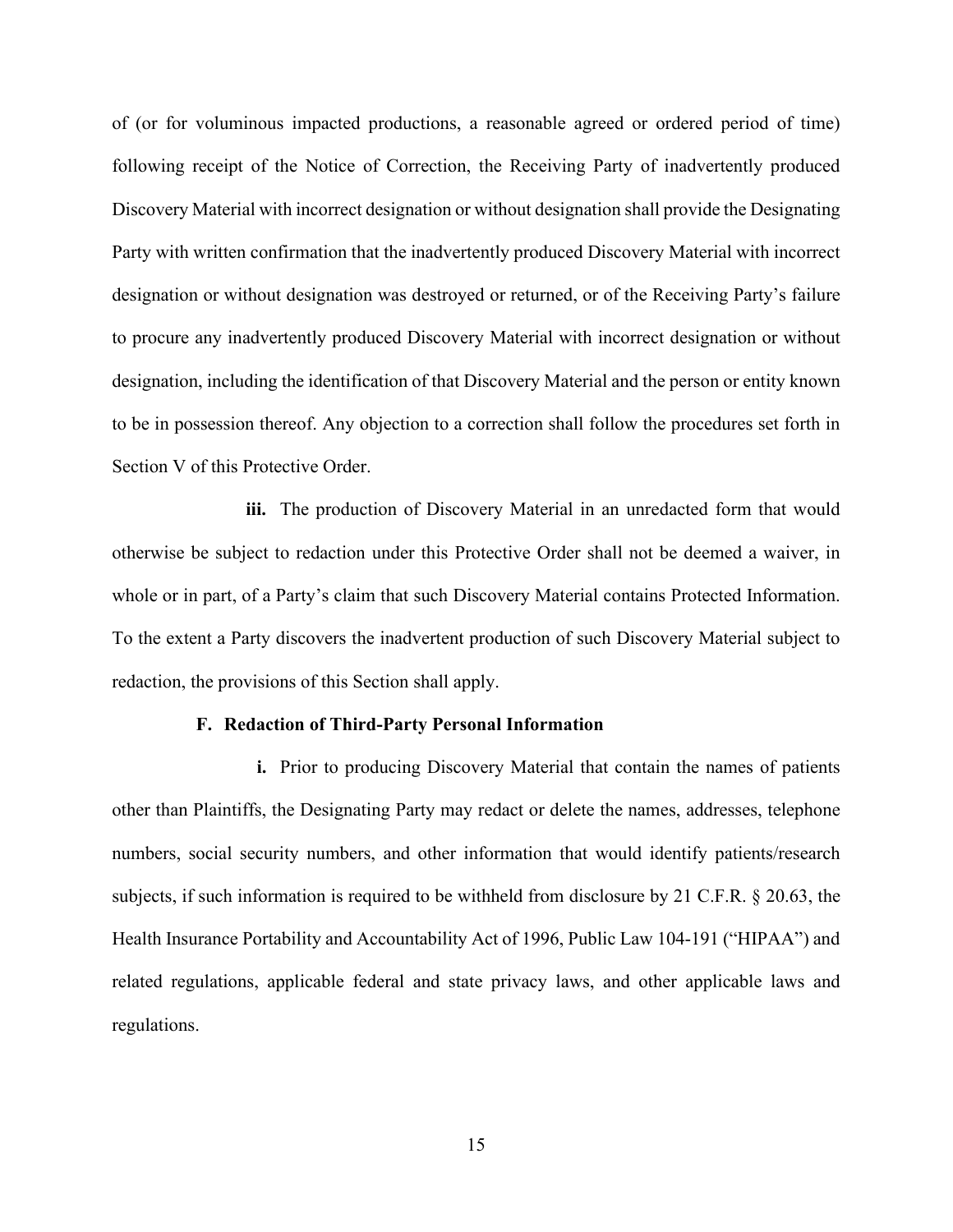**ii.** The Designating Party may redact the following information contained in adverse event reports, consumer complaints, product experience reports, clinical studies, and other similar documents: names and any information that would identify the person (other than a Plaintiff or a Plaintiff's decedent) who used the Device. If the Designating Party produces copies of documents containing the names or other personal information of patients other than Plaintiffs or their physicians that is protected from disclosure pursuant to HIPAA or other governmental statute, rule, or regulation, neither the Parties nor their counsel shall disclose the names or other personal information or contact any such patient identified through the production of such documents. The prohibition does not apply, however, to information that was lawfully obtained through sources independent from the Designating Party's discovery productions.

**iii.** Nothing in this Section shall be construed to permit a Party to redact the names of any patients, healthcare providers, DMEs, or any individuals or entities that have serviced Devices at issue in this Action.

**iv.** Nothing in this Section shall be construed to affect a Party's ability to redact information pursuant to applicable law, such as information that is subject to the attorney-client privilege, work-product doctrine, legal prohibition against disclosure, or any other privilege or immunity. To the extent a Party seeks to redact material that it deems irrelevant or non-responsive in documents that also contain responsive material, the Parties agree to promptly meet and confer and negotiate in good faith regarding such redactions.

**G.** A Designating Party's designation of Protected Information under this Protective Order shall not be construed as an admission or an agreement by any other Party that the Discovery Material actually constitutes or contains Protected Information.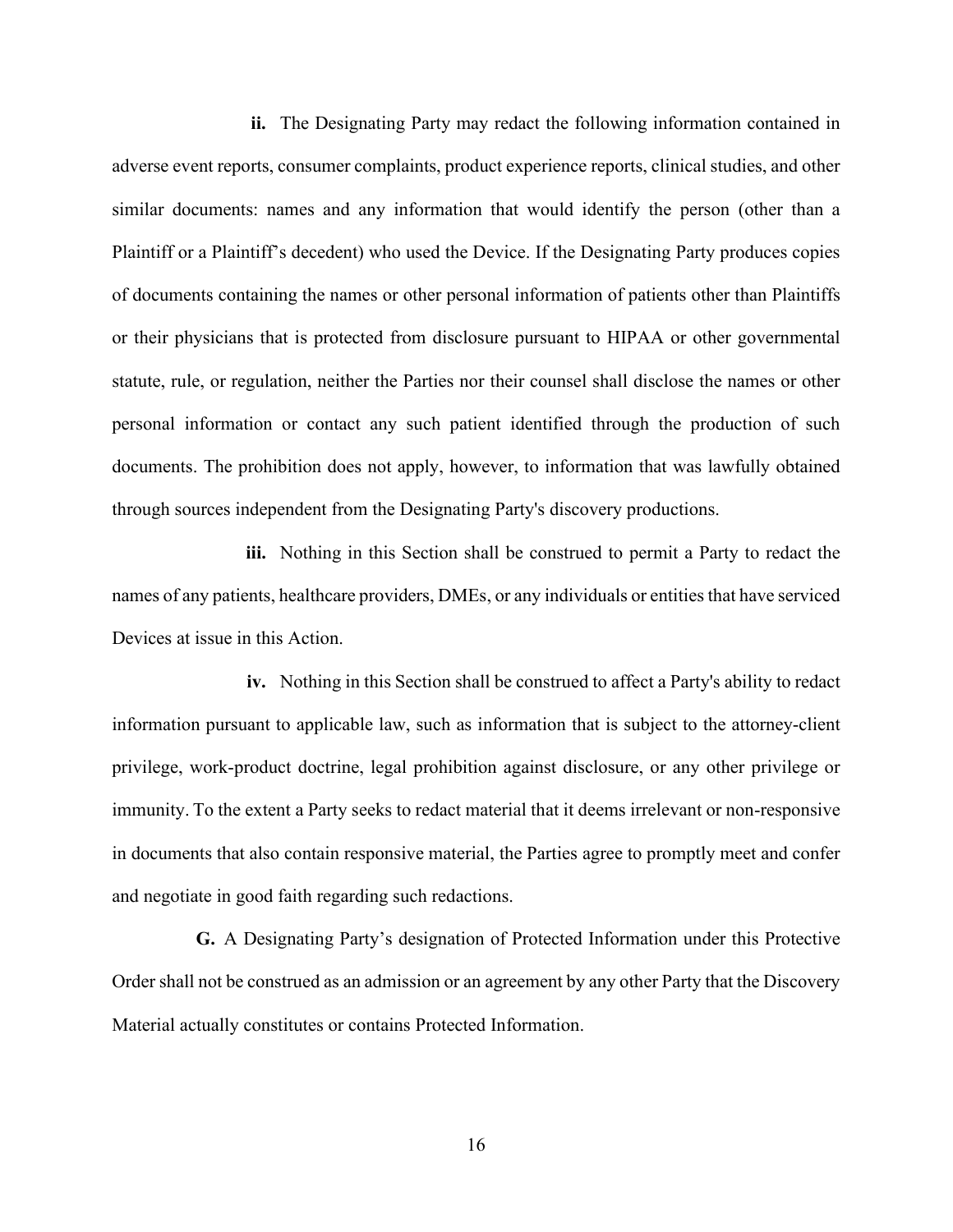**H.** Any designation of Protected Information under this Protective Order shall not be construed as an admission or agreement by any Party that any Discovery Material, or portions thereof, constitutes competent, material, relevant, or admissible evidence in this Action.

# **IV. DISCLOSURE OF DISCOVERY MATERIAL AND PROTECTED INFORMATION**

**A.** Any Discovery Material produced in this Action, including but not limited to any Discovery Material designated as Confidential or Highly Confidential – Attorney's Eyes Only pursuant to the terms of this Protective Order, shall be used or disclosed only for purposes of this Action. Such Discovery Material shall not be used or disclosed for any other purpose, including but not limited to any business, competitive, personal, private, or public purpose. No Discovery Material designated as Protected Information, including but not limited to summaries of such Discovery Material, shall be produced or disseminated orally, or by any other means, except as permitted by this Protective Order. Notwithstanding the foregoing, nothing in this Protective Order shall be deemed to limit or restrict any Designating Party from using or disclosing its own Discovery Material for any purpose. The Designating Party may withdraw or modify any designation.

**B.** Discovery Material designated as Confidential shall not, without leave of this Court, be disclosed to any person or entity other than the following categories of persons:

- **i.** Counsel for the Parties (including members, partners, of-counsel, associates, or paralegals of such counsel's firm), and the employees of such counsel to whom it is reasonably necessary to disclose the information in this Action;
- **ii.** The Court (and any appellate court), including court personnel and any court-appointed special master;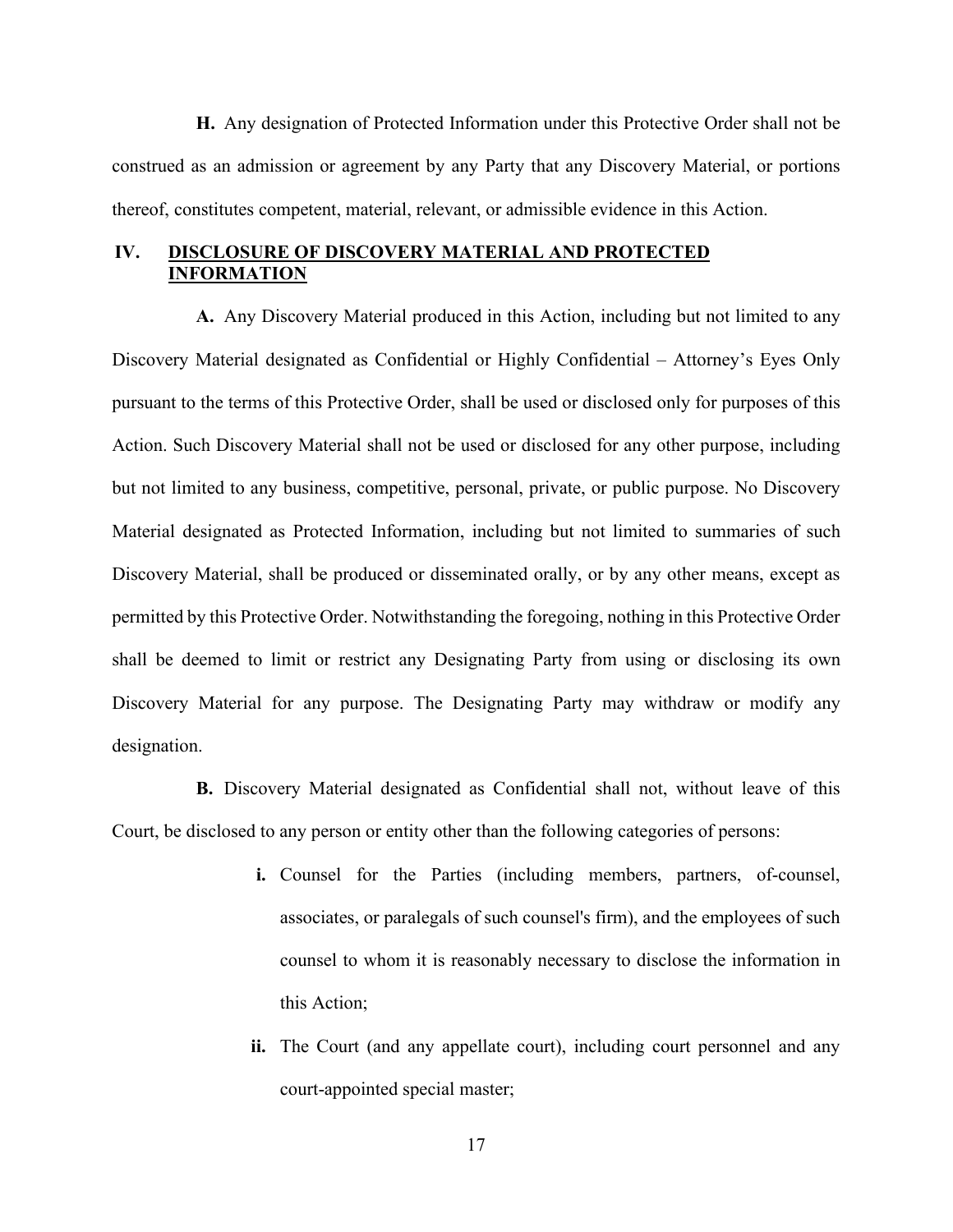- **iii.** Mediators, Arbitrators, and/or Early Neutral Evaluators, and the employees of such counsel to whom it is reasonably necessary to disclose the information to assist the mediator in connection with this Action;
- **iv.** Employees of outside copying, document imaging, litigation and trial support, and facsimile services to the extent reasonably necessary to render professional services in this Action, provided such persons first execute a copy of the Declaration attached as Exhibit A to this Protective Order;
- **v.** The persons who authored, created, or contributed to the preparation of the Discovery Material containing the Confidential information, or who are shown on the face of the Discovery Material, or through other documentary or testimonial evidence, to be an original author or recipient of the Discovery Material;
- **vi.** Experts or consultants who are retained by a Party or their counsel for to assist in the preparation and trial of this litigation, provided the expert or consultant first (i) execute a copy of the Declaration attached as Exhibit A to this Protective Order, and (ii) certify in writing that they are not Competitors or employed by Competitors. The Party shall maintain copies of all such Declaration(s) and certification(s), and shall serve copies of such Declaration(s) and certification(s) for testifying experts contemporaneously with its expert disclosures.;<sup>4</sup>

<sup>&</sup>lt;sup>4</sup> In no event shall a Receiving Party make disclosure to experts or consultants who are serving or have served as consultants, employees, officers, or directors of any Competitors of Defendants, or anyone who at the time of disclosure is anticipated to become a consultant, employee, officer, or director of any Competitor of Defendants, except pursuant to the terms of this provision. In the event a Receiving Party wishes to make a disclosure of Discovery Material designated as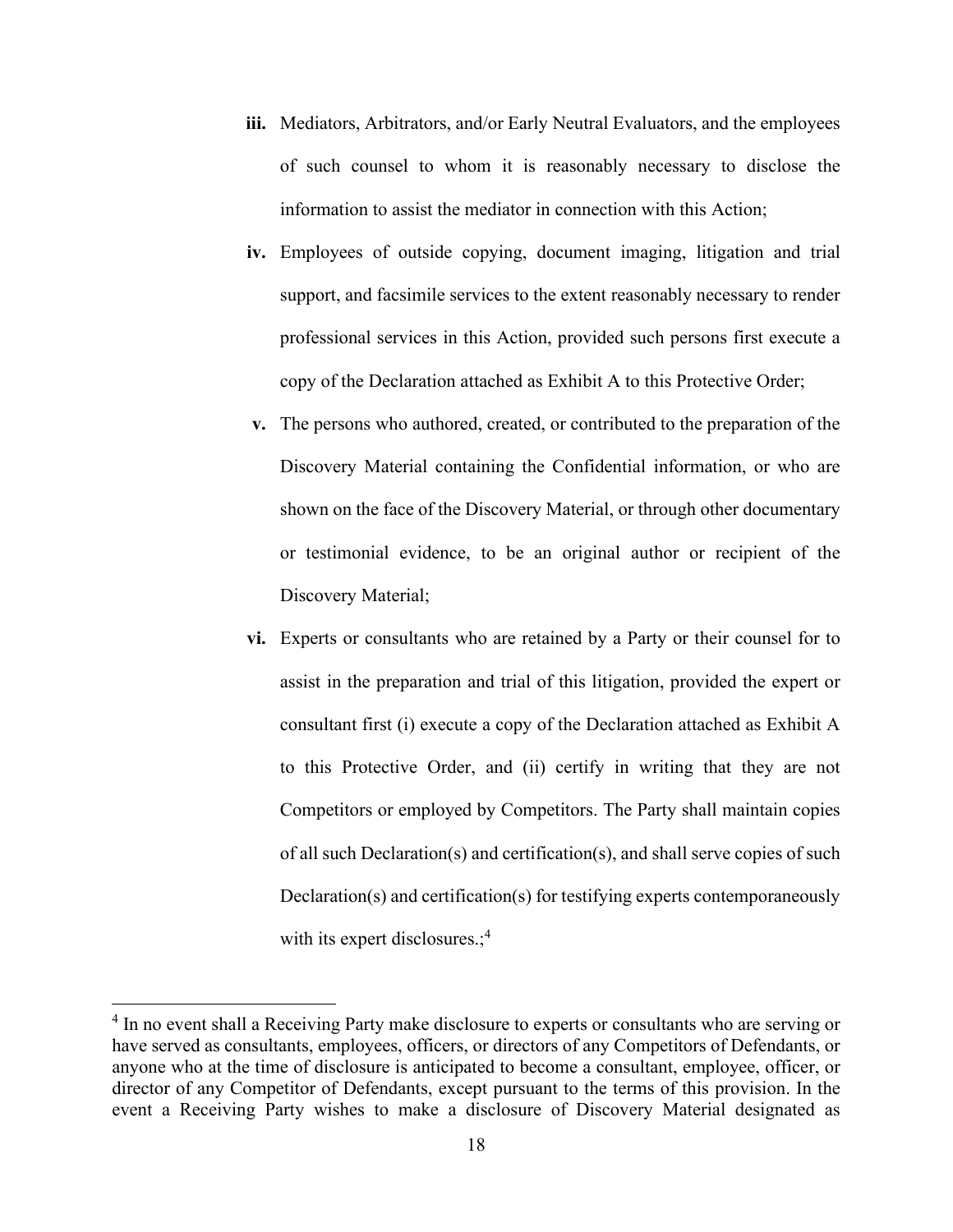- **vii.** The Designating Party;
- **viii.** Witnesses or deponents, provided they first execute a copy of the Declaration attached as Exhibit A to this Protective Order or otherwise comply with Section IV(H) of this Protective Order;
- **ix.** Court reporters, videographers, and their support personnel to whom disclosure is reasonably necessary in this Action, provided they first execute a copy of the Declaration attached as Exhibit A to this Protective Order;
- **x.** The Parties, their current and former officers, directors, and employees (including in-house counsel) to whom disclosure is reasonably necessary in this Action, except that former officers, directors, and employees must first execute a copy of the Declaration attached as Exhibit A to this Protective Order;
- **xi.** Any other person to whom the Designating Party agrees in advance of the disclosure, in writing or on the record, to disclose it.
- **xii.** Notwithstanding the foregoing, a Receiving Party shall provide written notice to the Designating Party of any Confidential Discovery Material at least fourteen (14) business days prior to any disclosure of Confidential

Confidential to any such experts or consultants, or to anyone who at the time of disclosure is anticipated to become such experts or consultants, the Parties shall meet and confer to determine a method to address such proposed disclosure. If the Parties are unable to agree on a method to address such proposed disclosure, the Party seeking to make the disclosure may file a motion with the Court requesting determination as to whether and under what circumstances such disclosure by the Receiving Party will be permitted. Prior to a determination by the Court on these issues, the Receiving Party may not disclose any Confidential Discovery Material to the proposed experts or consultants.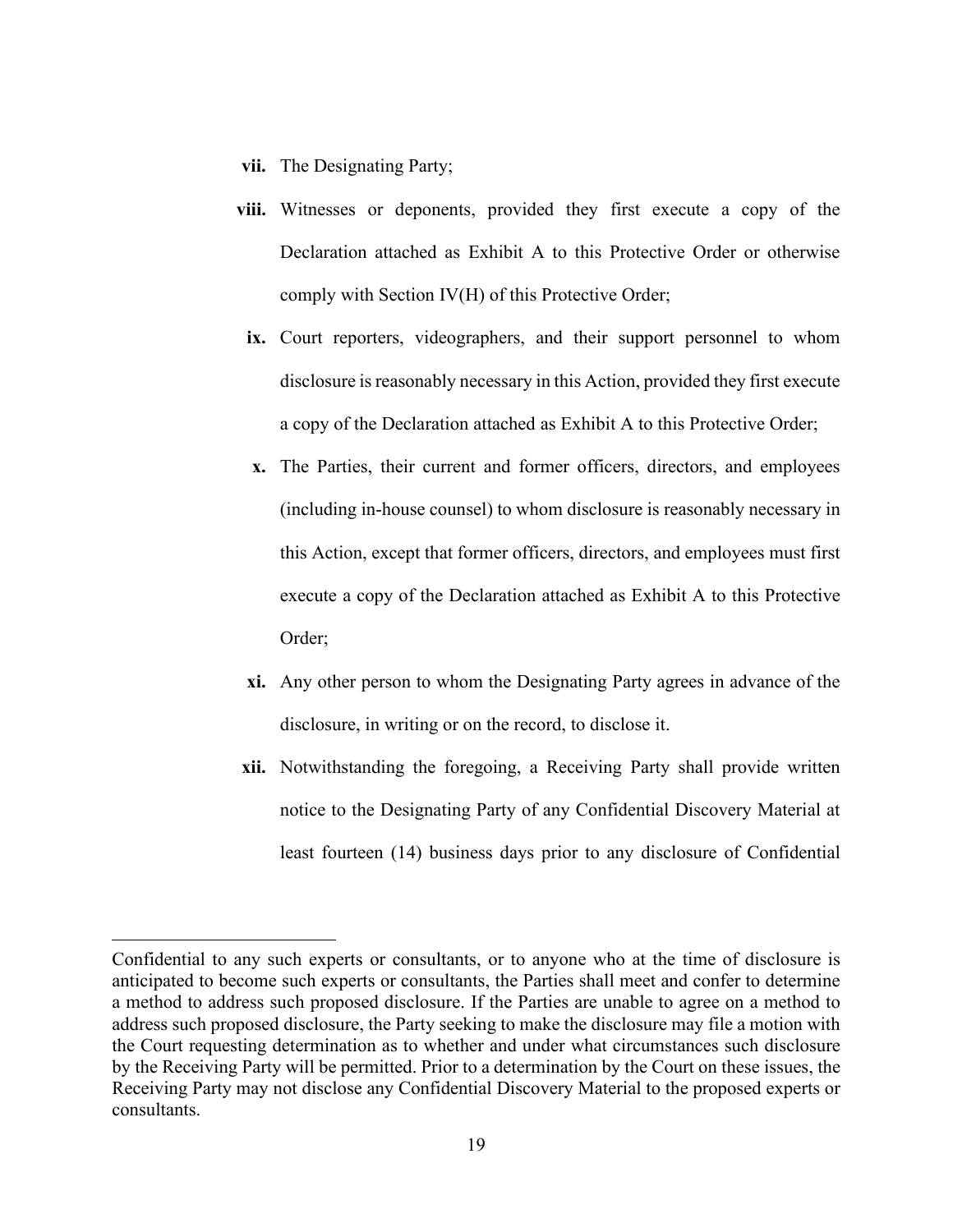Discovery Material to any person known or reasonably believed to be a current or former employee, agent, consultant, officer, director of any Competitor of the Party whose Discovery Material is sought to be disclosed. Such written notice shall provide (1) a reasonable description of the person, including but not limited to their identity and their affiliation with the Competitor, to whom disclosure is to be made, sufficient to permit objections to be made, and (2) specify the Confidential Discovery Material the Receiving Party seeks to disclose. If a Party objects in writing to such disclosures within fourteen (14) business days of receipt of the written notice, no disclosure shall be made until the Party seeking to make the disclosure obtains prior approval of the Court or the objecting Party.

**C.** Discovery Material designated as Highly Confidential – Attorney's Eyes Only shall not, without leave of this Court, be disclosed to any person or entity other than the categories of persons set forth in  $IV(B)(i)-(vii)$ , (ix), and (xi). Counsel for a Receiving Party may give advice and opinions to his or her client solely related to this Action based on his or her evaluation of the Highly Confidential – Attorney's Eyes Only Discovery Material, provided that such advice and opinions shall not reveal the content of the Highly Confidential – Attorney's Eyes Only Discovery Material except by prior written agreement of counsel for the Parties or by Order of the Court.

**D.** Protected Information may not be disclosed to any persons or entities not identified in the categories specified in Sections 4(B) and 4(C), except if counsel for the Designating Party provides written consent prior to such disclosure. If counsel for the Designating Party refuses to give consent, the Protected Information shall not be disclosed. The Party requesting disclosure may request relief from the Court using the procedure set forth in Section V.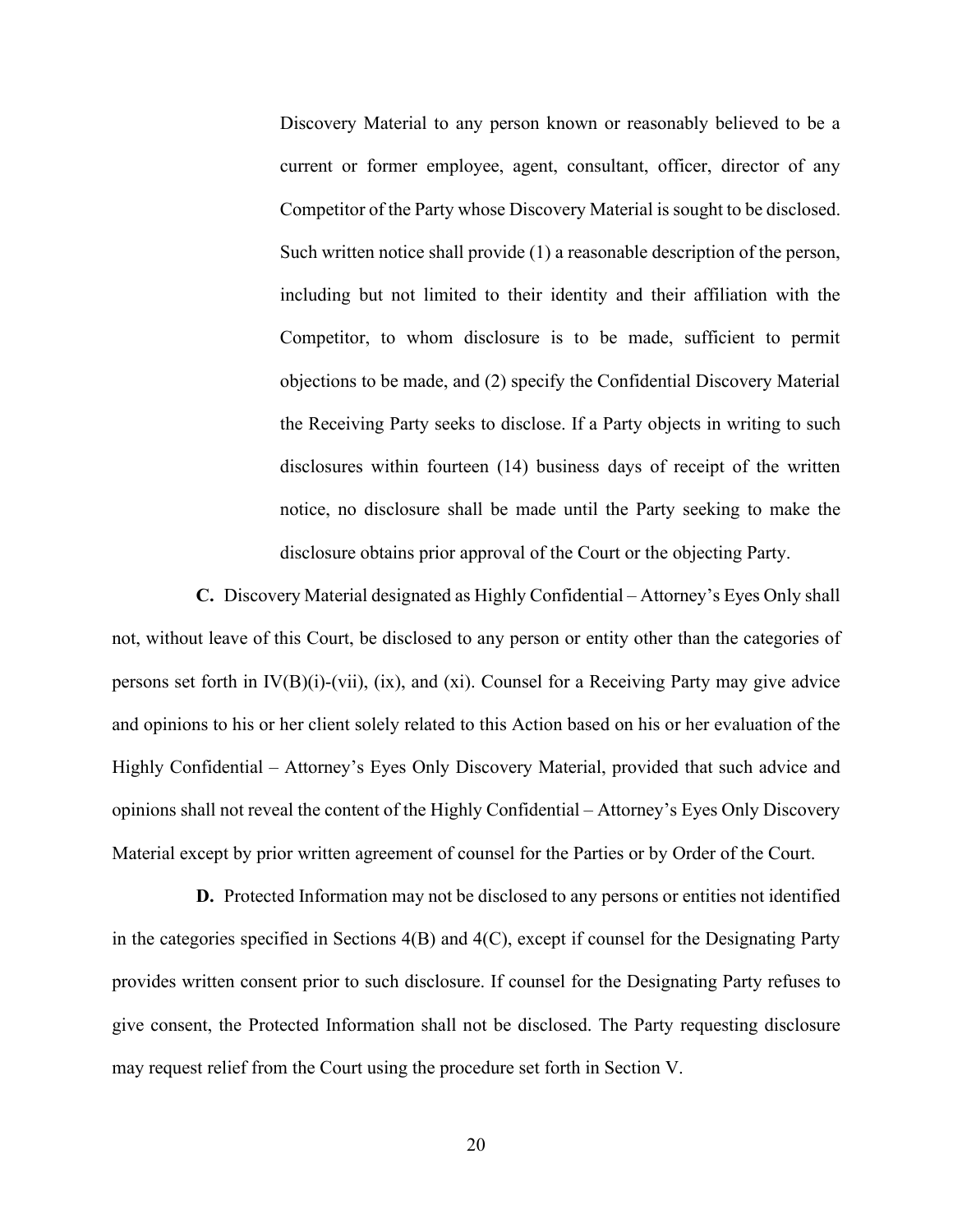**E.** All persons or entities subject to this Protective Order who receive Discovery Material, as well as any other individuals permitted to receive Protected Information under any provision of this Protective Order, shall take all steps reasonably necessary to prevent disclosure of Protected Information other than in accordance with the terms of this Protective Order.

# **F. Third Party Requests for Protected Information**

If any Receiving Party receives from any Third Party (including natural persons, corporations, partnerships, firms, governmental agencies, departments or bodies, boards, or associations) a subpoena or other process that seeks production or disclosure of Protected Information, the following provisions shall apply:

- i. The subpoenaed Party shall promptly, and in any case within seven (7) calendar days, give written notice by email to counsel for the Designating Party so that the Designating Party may have adequate time before the Discovery Material is to be produced to act pursuant to this Protective Order to guard against the disclosure of Protected Information. The written email notice shall identify the Discovery Material sought and the return date of the subpoena or other process, and include a copy of the subpoena or other process.
- ii. The subpoenaed Party shall also promptly inform the person or entity seeking the Protected Information that such information is subject to this Protective Order.
- iii. Within ten (10) business days of receipt of such notice, the Designating Party shall inform the subpoenaed Party or person either that it does not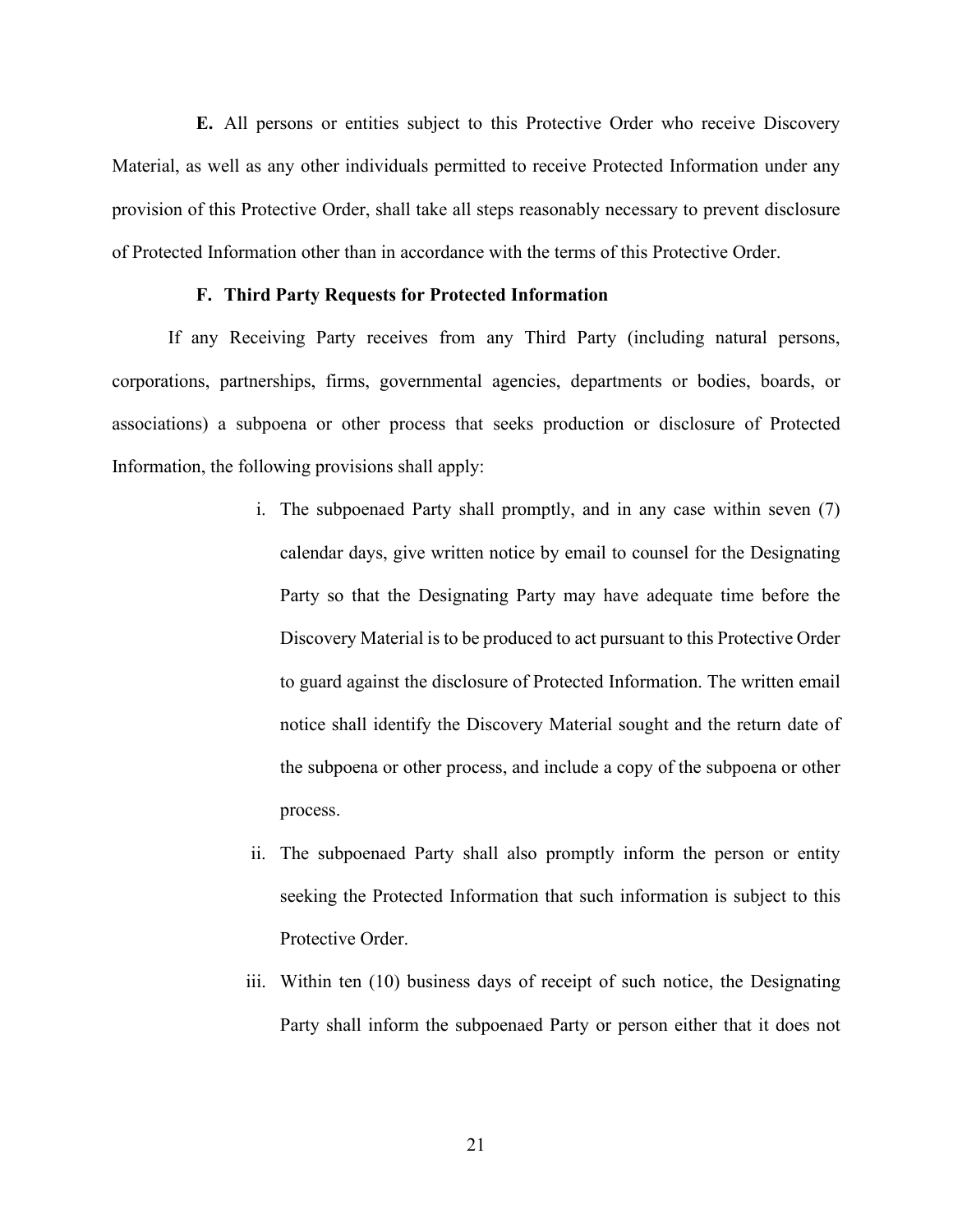object to production of the Discovery Material, or that it will seek Court protection to prevent such production.

- iv. If the Designating Party responds that it will seek court protection, then the subpoenaed Party or person may not produce the Discovery Material unless (1) the court denies such protection, or (2) the Designating Party fails to move the Court for such protection within thirty (30) days of its response.
- v. If the Designating Party responds that it will not seek court protection, then the subpoenaed Party or person may produce the Discovery Material.
- vi. If the Designating Party fails to respond to the written notice within fourteen (14) business days, the subpoenaed Party or person may produce the Discovery Material.

#### **G. Use of Protected Information in Court Submissions**

i. Any Party seeking to file any pleading, brief, memorandum, motion, letter, affidavit, exhibit, or other document with the Court that discloses, summarizes, describes, characterizes, or otherwise communicates Protected Information must seek approval from the Court to file under seal, in accordance with the Local Rules for the Western District of Pennsylvania, including Local Rule 5.2(H). If any Party fails to file Protected Information under seal, any Party may request that the Court place such filing under seal. A Party may submit a redacted filing contemporaneously with a motion to file under seal, provided the Party: (1) identifies only by Bates number any Discovery Materials constituting or containing Protected Information that would have been attached to the filing; and (2) completely redacts all Protected Information, as well as anything that contains, reflects, mentions, or in any way reveals the contents of Protected Information. If the Party filing the motion to seal is not the Designating Party,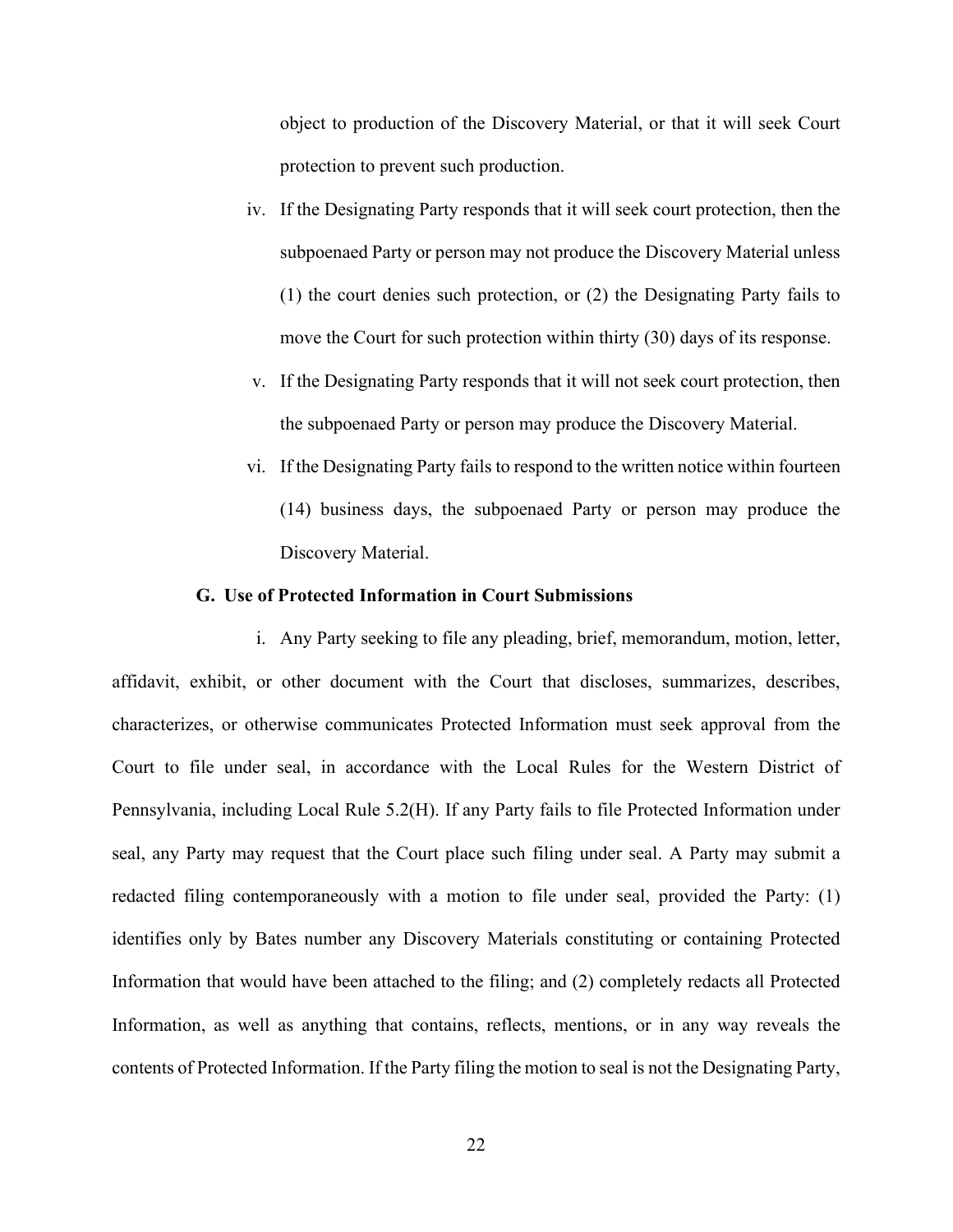the Designating Party shall file any additional information required to support a request to keep information under seal within ten (10) business days of the filing of the initial motion to seal.

ii. Any pleading, brief, memorandum, motion, letter, affidavit, exhibit, or other document to be filed under seal shall be filed using a procedure authorized in the Court's order granting leave to file under seal. First, the filing Party shall electronically file a redacted version of the document(s) using the Redacted Document event in the ECF system, unless otherwise ordered by the Court. Next after obtaining an order granting leave to file under seal, the filing Party shall deliver the unredacted version of the document(s) to the Clerk of Court. Assuming the Court issues its standard form order granting leave to seal, the filing Party may deliver the unredacted version of the document(s) to the Clerk by either:  $(1)$  making arrangements with the Intake Section to deliver the filing via email (if the filing is small enough for the Intake Section of the Clerk's Office to permit this method), or (2) delivering a disk containing the files, and a paper copy in a sealed envelope, to the Clerk's Office. Under either method, the filing Party must clearly mark the email or sealed envelope and disk with the case number, the docket number(s) corresponding to the previously filed redacted version of the document(s), and a notation that the documents are to be filed under seal and are subject to a protective order. All such material so filed shall be maintained by the Clerk's Office separate from the public records of this Action and shall be released only upon further Order of the Court, with the exception that the Clerk's Office may release such materials to Court personnel and to counsel of record for the Parties without further Order.

#### **H. Use of Protected Information at Depositions & Hearings**

i. A Party who seeks to introduce Discovery Material containing Protected Information at a hearing shall advise the Designating Party prior to publishing the Discovery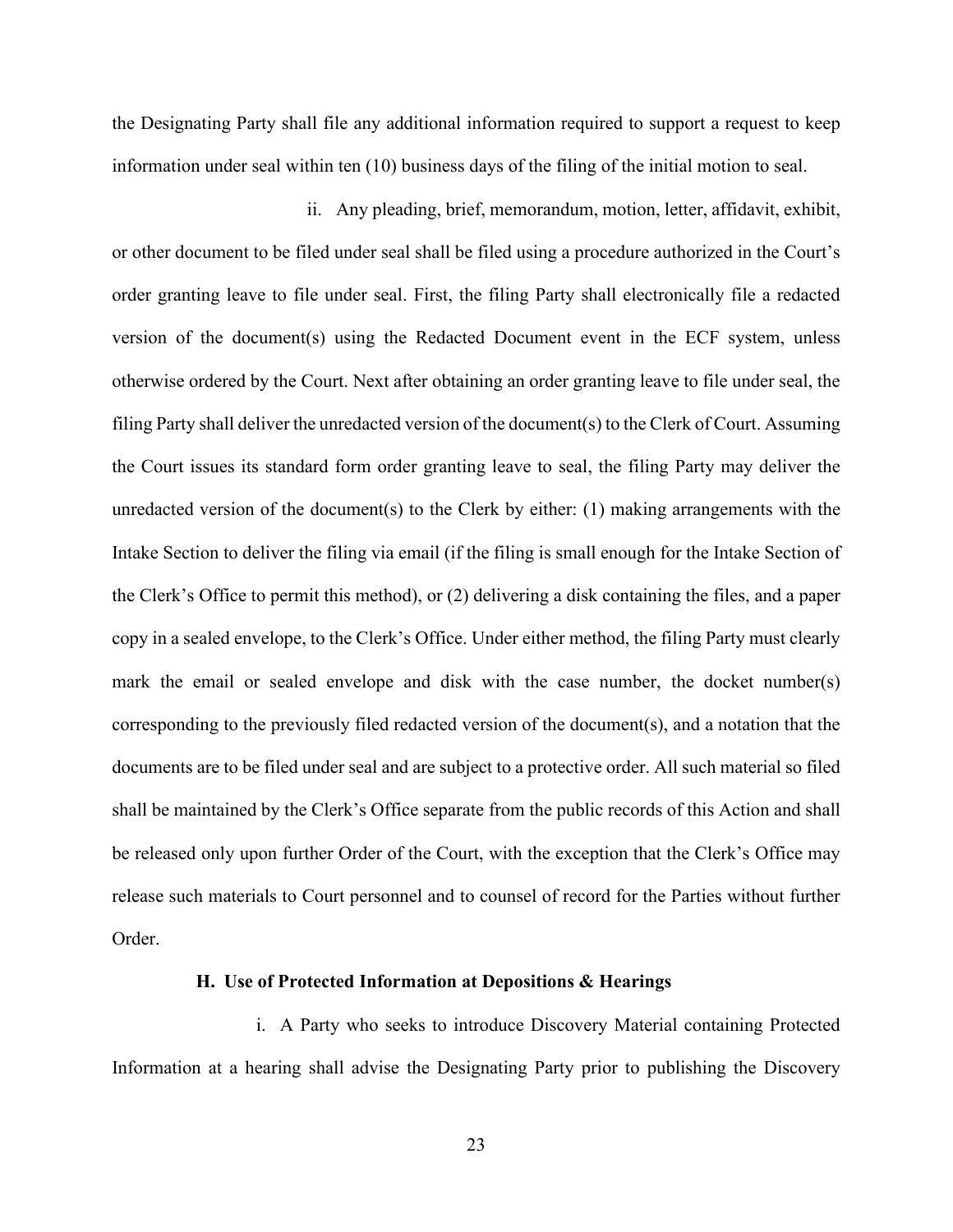Material in Court. If the Designating Party requests that the protection be continued, the Court may review the Discovery Material *in camera* to determine if the Discovery Material is entitled to continued protection.

ii. If a Party, the current employee of a Party, or anyone represented by counsel for a Party, is noticed for deposition or to testify at a hearing, that Party's counsel is responsible for providing a copy of this Protective Order to the witness and obtaining the witness's signature on the Declaration attached as Exhibit A to this Protective Order prior to the deposition. If a Third Party is subpoenaed for deposition or hearing, prior to the examination of a Third Party witness at a deposition or non-public hearing, a Party proposing to disclose Protected Information to the witness shall obtain from the witness an executed copy of the Declaration attached as Exhibit A to this Protective Order. If a Third Party witness has refused to sign the Declaration, no Protected Information shall be disclosed to the witness unless (1) the issuing counsel provides the witness with a copy of the Protective Order; (2) the issuing counsel advises the witness on the record as to the purpose and effects of the Protective Order, and (3) the witness agrees on the record to be bound by the Protective Order.

iii. Provided that a deponent is subject to the provisions of this Protective Order, Discovery Material designated as Protected Information may be shown to the deponent during a deposition, but the deponent may not retain a copy of that Discovery Material.

iv. In the event that any question is asked at a deposition or non-public hearing, which a Party asserts calls for Protected Information, or Discovery Material containing Protected Information are identified as an exhibit or in testimony, such question shall nevertheless be answered by the witness fully and completely to the extent required by law. While a witness is being examined about any Protected Information, persons to whom disclosure is not authorized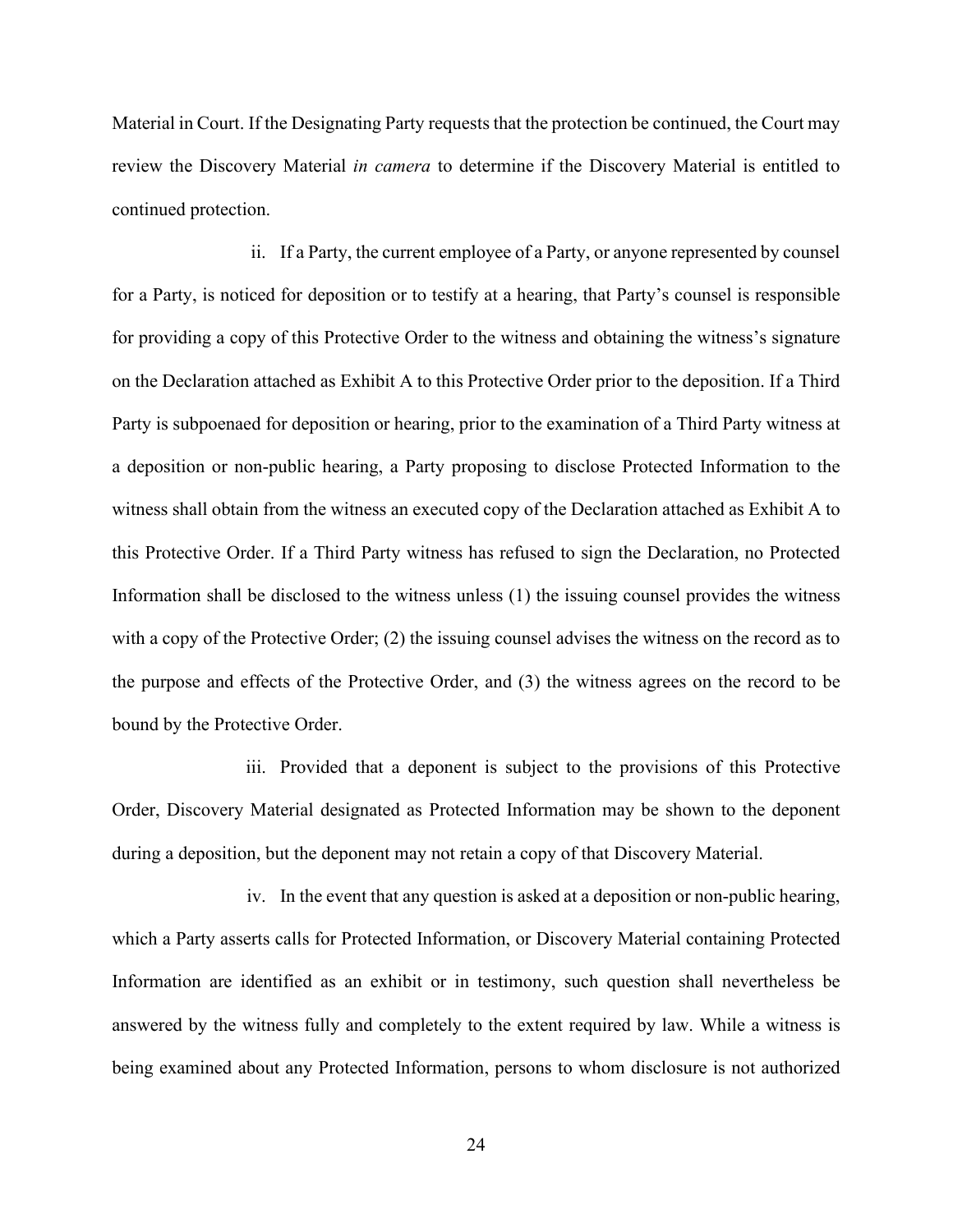under this Protective Order may be excluded from being present by the Designating Party, unless there is a legal basis to preclude exclusion.

v. In the case of deposition or a non-public hearing in which testimony may be heard or an exhibit introduced, the transcript, video, or exhibit, or portions thereof, as applicable, may be designated as Protected Information in accordance with the procedure set forth in Section III(B)(iv) this Protective Order. Pursuant to that section, the transcript shall be deemed Highly Confidential – Attorney's Eyes Only during the thirty (30) days after receipt of the transcript.

vi. Any court reporter or transcriber in this case shall be informed before the beginning of the deposition or non-public hearing about this Protective Order and shall be asked to take appropriate steps to preserve Protected Information. Transcripts and exhibits generated in connection with any depositions or non-public hearings shall be handled in accordance with the provisions of Section III(B)(iv).

#### **I. Improper Disclosure of Protected Information**

If Discovery Material designated as Confidential or Highly Confidential – Attorney's Eyes Only is disclosed to any person or entity other than in accordance with this Protective Order, regardless as to whether any such disclosure is inadvertent or otherwise, the Party responsible for the disclosure shall (1) immediately notify the Designating Party, including bringing all pertinent facts relating to such disclosure to the attention of the Designating Party; (2) use reasonable efforts to bind the recipient to the terms of this Protective Order; (3) make every effort to retrieve any Protected Information, confirm the destruction of all work product and other materials reflecting the Protected Information, and otherwise prevent further unauthorized disclosure on its own part or on the part of the recipient of such Discovery Material; and (4) request that the recipient of the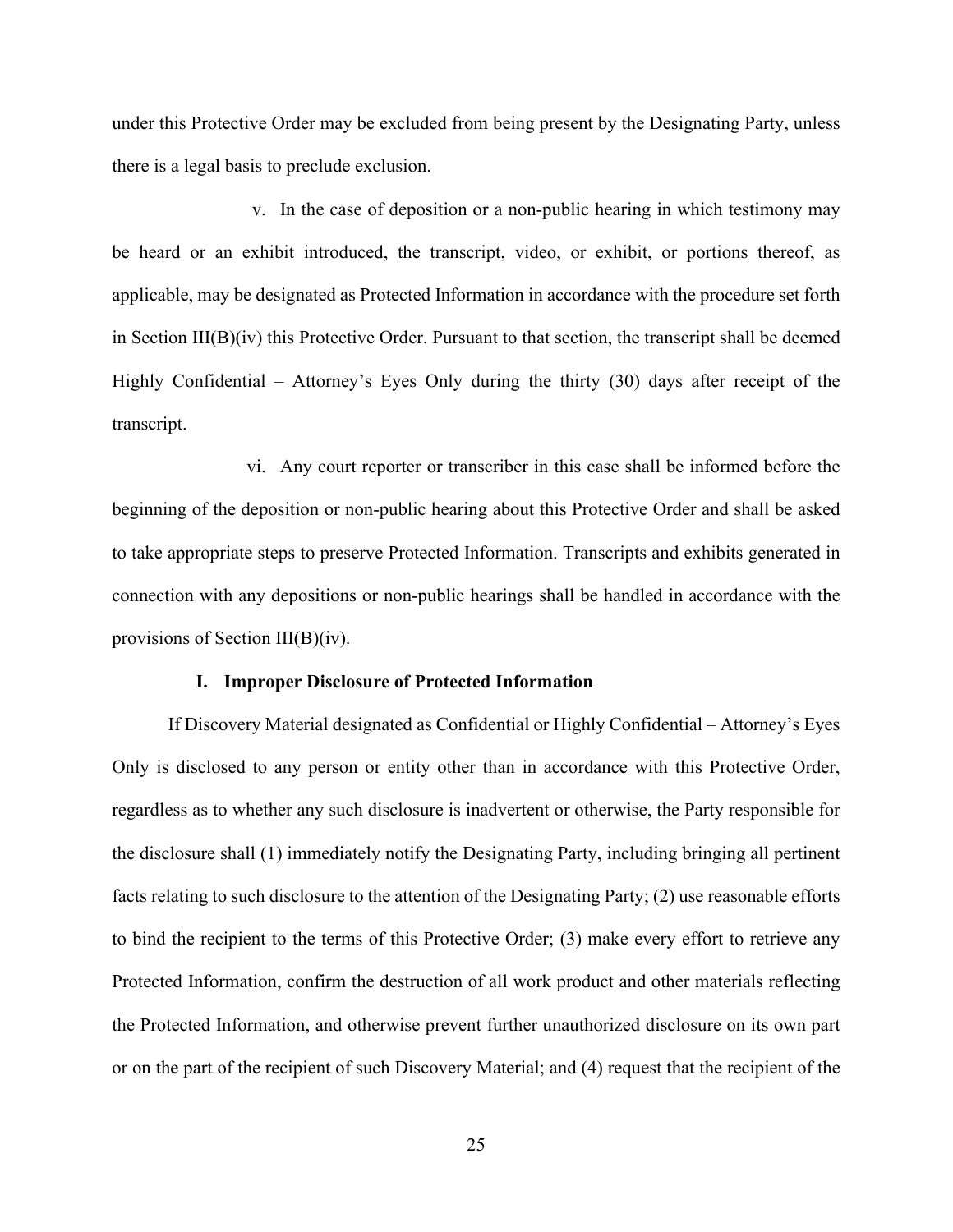Discovery Material sign the Declaration attached as Exhibit A to this Protective Order. All such efforts shall be without prejudice to the rights and remedies of the Designating Party.

**J.** All persons receiving or given access to Protected Information in accordance with the terms of this Protective Order consent to the continuing jurisdiction of this Court for the purposes of enforcing this Protective Order and determining a remedy for a breach of this Protective Order.

**K.** Disclosure of Protected Information other than in accordance with the terms of this Protective Order may subject the disclosing person or entity to such sanctions and remedies as this Court deems appropriate. In the event a Designating Party reasonably anticipates that its Protected Information may be improperly disclosed, it may apply to the Court to obtain appropriate relief, including injunctive relief. In the event the aggrieved Designating Party seeks injunctive relief, it may petition the Court for such relief, which may be granted at the discretion of the Court. Any intentional violation of this Protective Order shall constitute contempt of Court, shall be punishable as such, and shall subject the offending Party and/or persons to such sanctions and remedies as the Court may deem appropriate. All rights at law are reserved for any violation of this Protective Order.

# **V. OBJECTIONS TO DESIGNATION**

**A.** No Party is required to object to the propriety of designating Discovery Material as Confidential or Highly Confidential – Attorney's Eyes Only at the time such designation is made. A failure to make an objection at the time of designation shall not preclude a subsequent objection thereto. In the event a Party objects to the designation of any Discovery Material as Confidential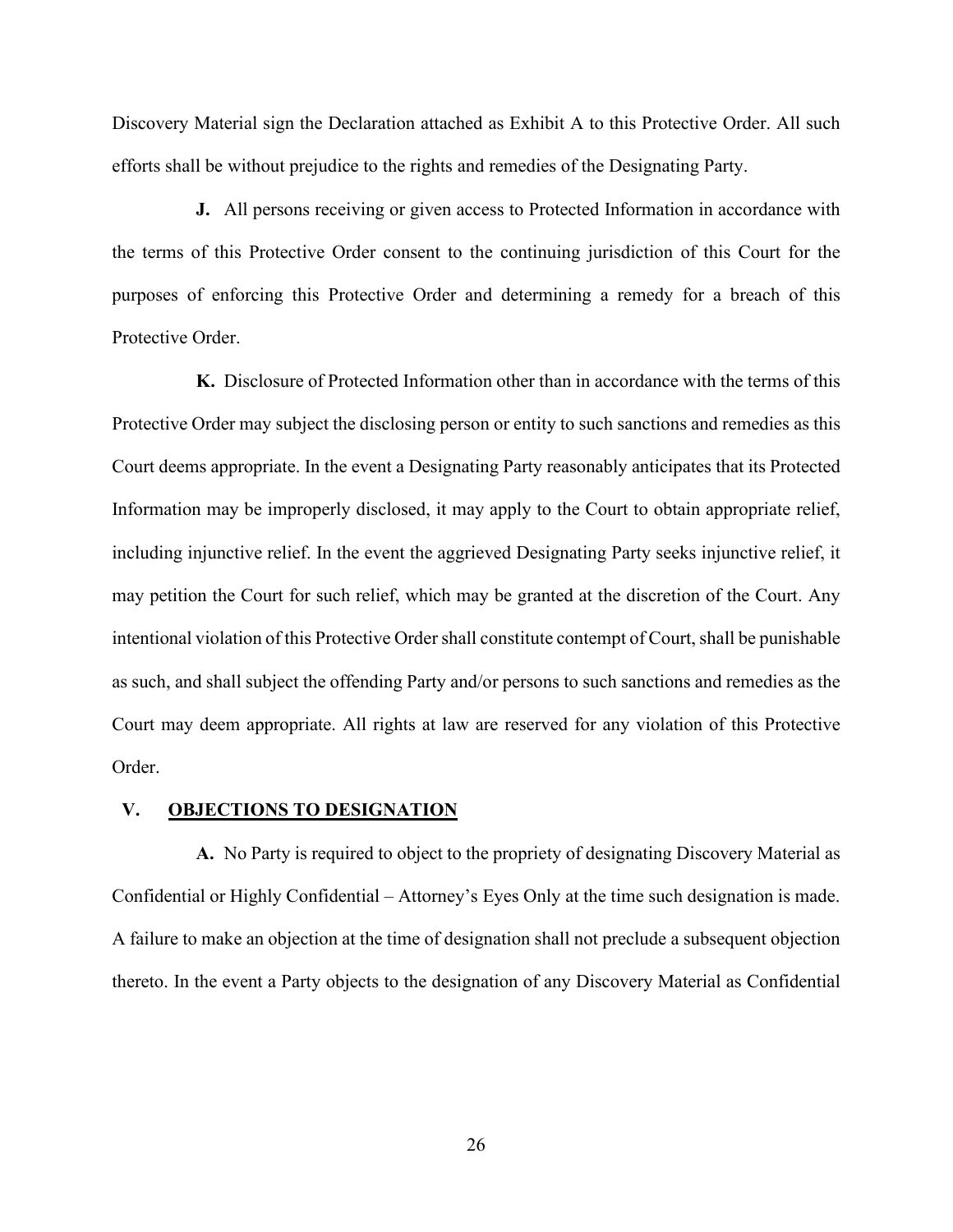or Highly Confidential – Attorney's Eyes Only, the procedure set forth below in Section  $V(B)$ shall apply.

**B.** Counsel for the objecting Party shall serve on the Designating Party, and on all other Parties, a written objection to such designation which shall describe with particularity the Discovery Material in question and shall state the grounds for objection. Counsel for the Designating Party shall respond in writing to such objection within twenty-one (21) days of receiving the written objection, and shall state with particularity the grounds for asserting that the Discovery Material constitutes Protected Information. If no timely written response is made to the objection, the designation against which the objection was made will be deemed to be void. If the Designating Party makes a timely response to such objection asserting the propriety of the designation, counsel shall then meet and confer in good faith within fourteen (14) days of the date when the Designating Party's written response is dated in an effort to resolve the dispute. If the Parties are unable to resolve the dispute regarding the designation:

- i. The objecting Party may move the Court (or Special Master, if appropriate) for a ruling that the designation is improper. The objecting Party shall make its best efforts to consolidate any such objections into a few motions as practicable to save resources for both the Parties and the Court.
- ii. Within fourteen (14) days of an objecting Party's motion, the Designating Party must file a response articulating its position as to each objection, and which Discovery Material, if any, is no longer being maintained as Protected Information.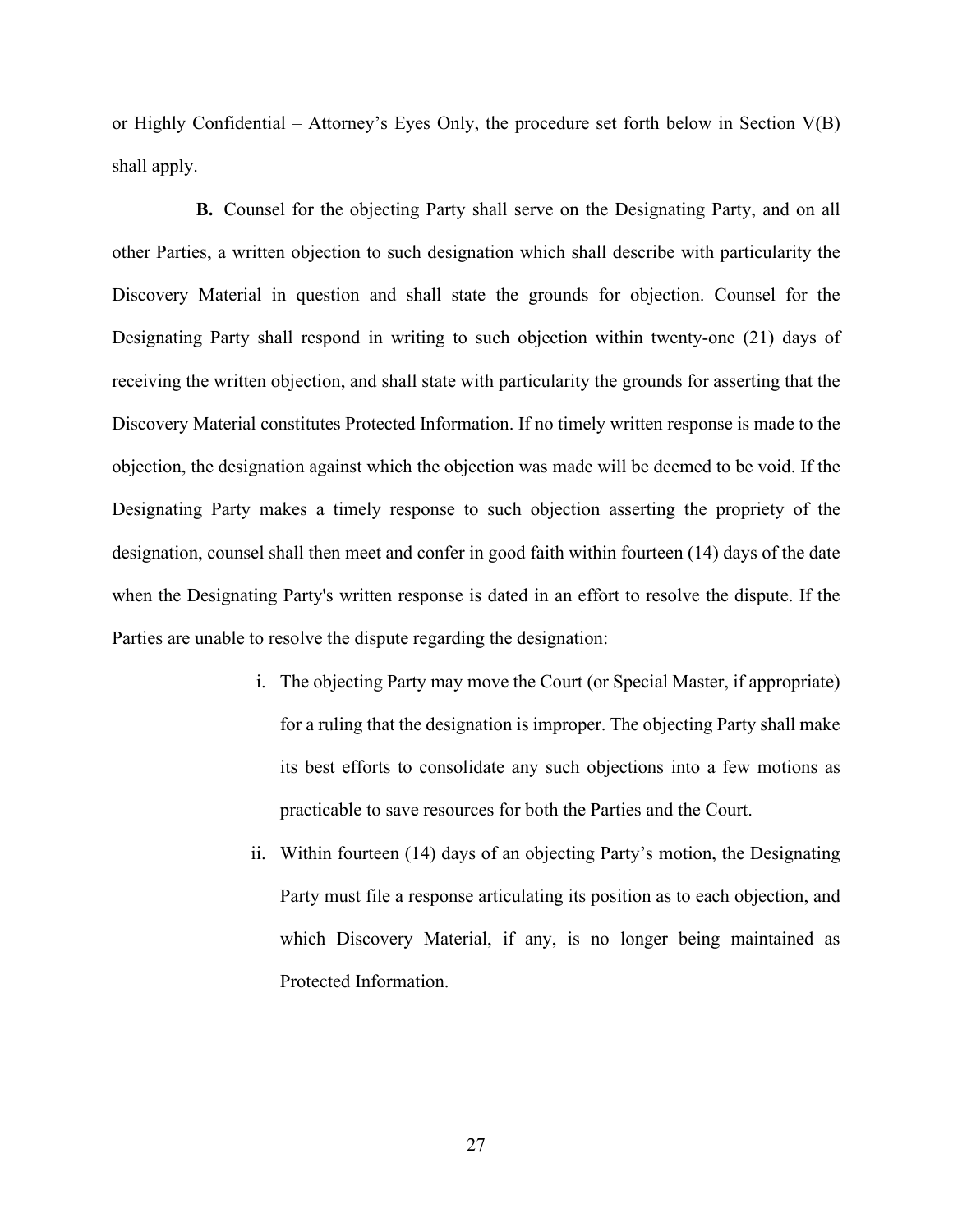iii. Within seven (7) days of the Designating Party's response, the objecting Party must file a reply articulating its position as to each remaining objection.

**C.** If such a motion is made by the objecting Party, the Designating Party shall bear the burden of establishing the propriety of the designation.

**D.** Any Discovery Material that is the subject of such a dispute shall be treated as originally designated until the dispute is resolved.

**E.** If the Designating Party agrees to change or remove the designation, the Designating Party shall send a written notice of the change in designation to all other Parties.

**F.** This Section shall also govern any objections related to whether Discovery Material designated as Highly Confidential – Attorney's Eyes Only should be designated as Confidential.

# **VI. CLAWBACK OF PRIVILEGED DISCOVERY MATERIAL**

Inadvertent production of Discovery Material (hereinafter "Inadvertently Produced Discovery Material") claimed to be subject to the attorney-client privilege, the work-product privilege, or other legal privilege or doctrine protecting information from discovery shall not constitute a waiver of the privilege or doctrine. Procedures governing treatment of the inadvertent production of Discovery Material claimed to be subject to the attorney-client privilege, the workproduct privilege, or other legal privilege or doctrine protecting information from discovery is set forth in the parties' proposed Rule 502(d) and Privilege Logging Protocol.

# **VII. STORAGE OF PROTECTED INFORMATION**

**A.** The recipient of any Protected Information that is provided under this Protective Order shall maintain such Protected Information in a reasonably secure and safe manner, including reasonable administrative, technical, and physical safeguards designed to protect the security and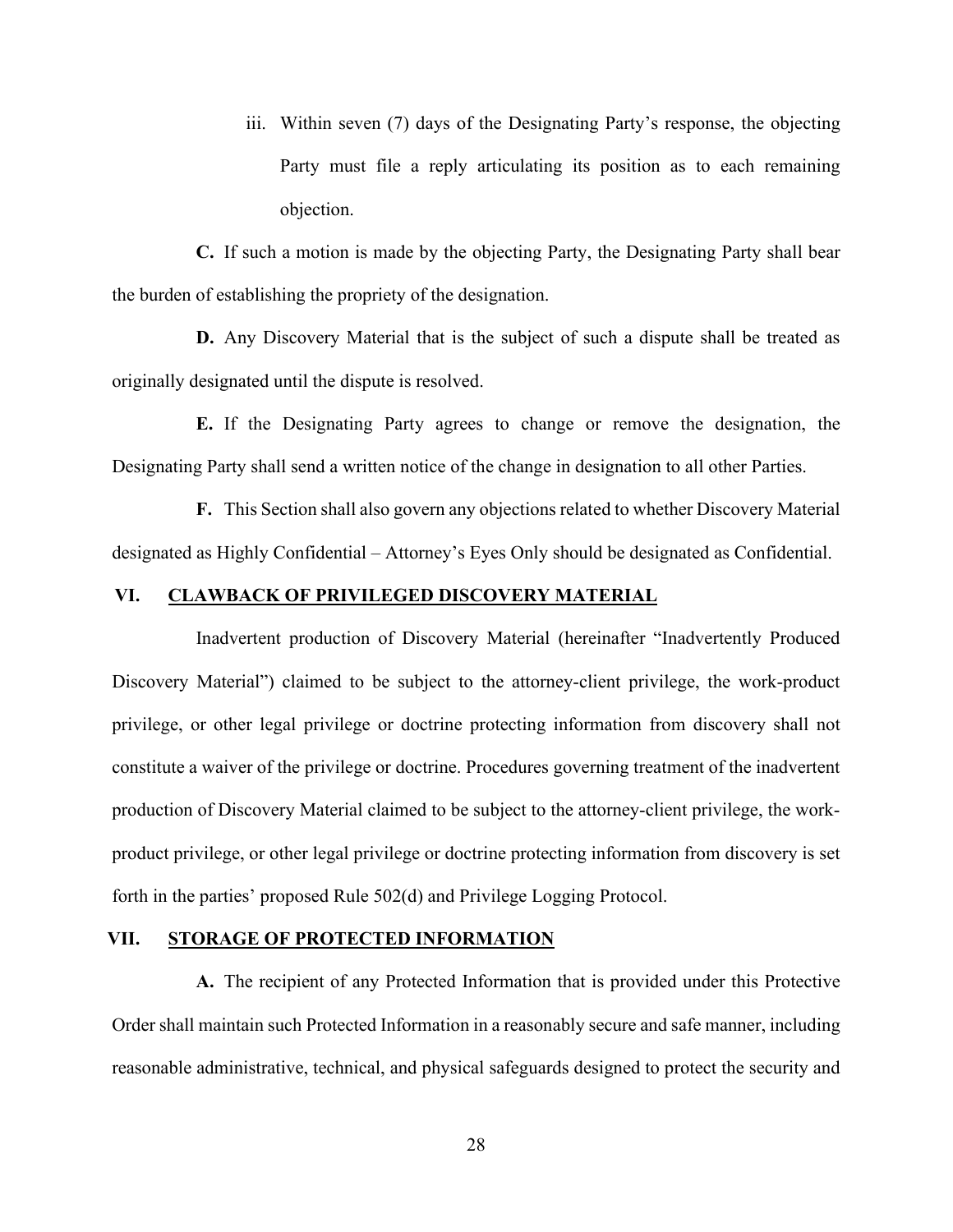confidentiality of such information against unauthorized access and any other reasonably anticipated threats or hazards, and that ensures that access is limited to the persons authorized under this Protective Order, and shall further exercise the same or greater standard of due and proper care with respect to the storage, custody, use, and/or dissemination of such information as is exercised by the recipient with respect to its own proprietary information, but no less than the reasonable precautions set forth in this Protective Order.

**B.** Protected Information in electronic form shall be maintained in a secure litigation support site that applies standard industry practices regarding data security, including but not limited to, application of access control rights to those persons entitled to access the information under this Protective Order. A list of current and former authorized users of the Receiving Party's litigation support site shall be maintained while this Action, including any appeal, is pending.

**C.** Protected Information downloaded from the litigation support site in electronic format shall be stored or shipped only on devices or media (*e.g.*, laptop, tablet, smartphone, USB drive) that are encrypted with access limited to persons entitled to access Protected Information under this Protective Order.

**D.** Protected Information in hard copy format shall be maintained in the Receiving Party's counsel's law offices or comparably secure location, with access reasonably limited to persons entitled to access Protected Information under this Protective Order.

**E.** Electronic delivery of Protected Information shall be by secure File Transfer Protocol or encrypted email addressed only to persons entitled to access Protected Information under this Protective Order.

**F.** Physical shipments of Protected Information shall be securely sealed and addressed only to persons entitled to access Protected Information under this Protective Order.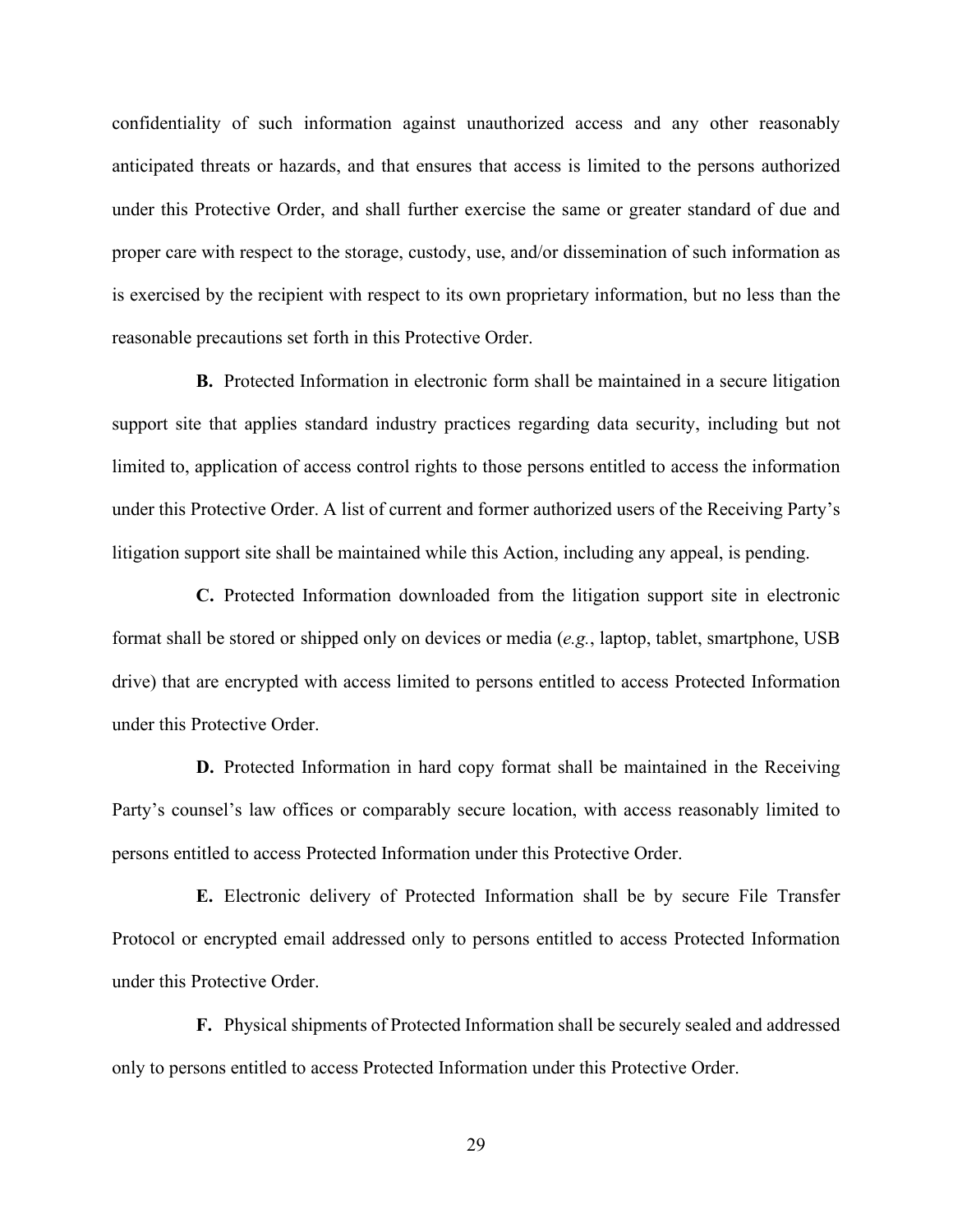**G.** If a Receiving Party or authorized recipient discovers any loss of Protected Information or a breach of security, including any actual or suspected unauthorized access, relating to another Party's Protected Information, the Receiving Party or authorized recipient shall: (1) promptly provide written notice to Designating Party of such breach within twenty-four (24) hours of the breach discovery; (2) investigate and make reasonable efforts to remediate the effects of the breach, and provide Designating Party with assurances reasonably satisfactory to Designating Party that such breach shall not recur; and (3) provide sufficient information about the breach that the Designating Party can reasonably ascertain the size and scope of the breach. The Receiving Party or authorized recipient agrees to cooperate with the Designating Party or law enforcement in investigating any such security incident. In any event, the Receiving Party or authorized recipient shall promptly take all necessary and appropriate corrective action to terminate the unauthorized access.

# **VIII. PROCEDURE FOLLOWING FINAL ADJUDICATION**

**A.** Subject to Section VIII(B) below, within thirty (30) days of the final resolution of this Action (which final resolution includes expiration of any time for appeal), the Parties and counsel having possession, custody, or control of any Discovery Material designated as Confidential or Highly Confidential – Attorney's Eyes Only, shall be returned to counsel for the Designating Party or, alternatively, shall be destroyed. In addition, the Parties shall destroy the portions of any Discovery Material that contains, reflects, or mentions Protected Information. The Parties shall also obtain or destroy, at the election of the Designating Party, all such Protected Information previously provided to any experts, consultants, and any other individuals who executed a copy of the Declaration attached as Exhibit A to this Protective Order. At the conclusion of the 30-day period, each Receiving Party shall certify, in writing, that all Discovery Material that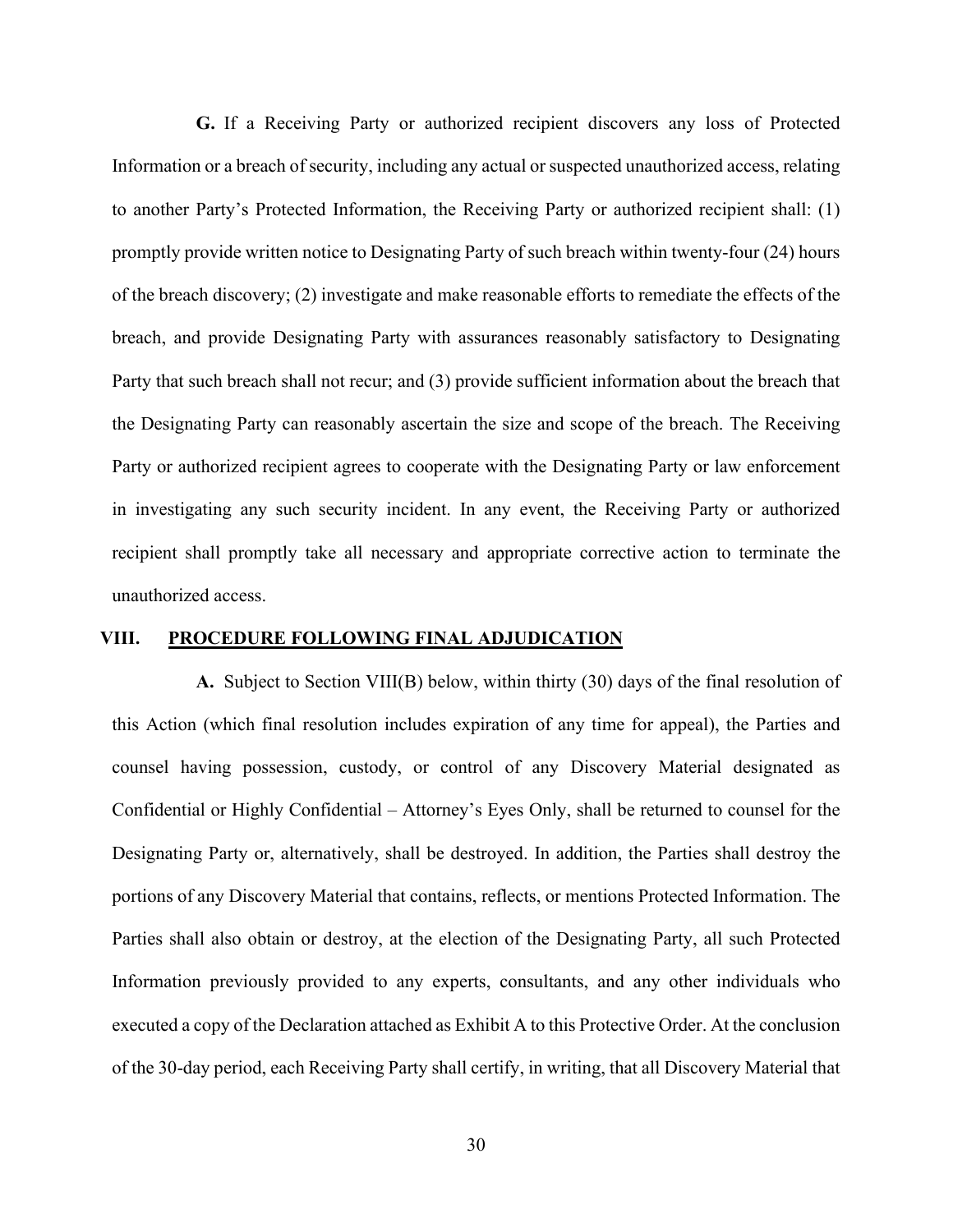contains, reflects, or mentions Protected Information has been returned to counsel for the Designating Party or has been destroyed.

**B.** Outside counsel for the Parties shall not, however, be required to return or destroy any pleadings, pretrial, or trial records as are regularly maintained by that counsel in the ordinary course of business. All such records shall continue to be maintained as Protected Information governed by this Protective Order.

**C.** The Clerk of Court shall maintain or dispose of all Discovery Material filed under seal and/or designated as Confidential or Highly Confidential – Attorney's Eyes Only including, without limitation, all transcripts or other things which were subject to the provisions of this Protective Order, in accordance with the Federal Rules of Civil Procedure, the Local Rules of the Western District of Pennsylvania, and any applicable orders regarding the maintenance or disposal of sealed documents.

#### **IX. AMENDMENT OF THIS PROTECTIVE ORDER**

This Protective Order may be amended with leave of Court for good cause shown, or by the agreement of counsel for the Parties in the form of a stipulation submitted to the Court for approval.

#### **X. MISCELLANEOUS PROVISIONS**

**A. Effective Date** – This Protective Order shall become effective and binding on all Parties and their counsel on the date the Court approves and enters this Protective Order.

**B. Duration** – This Protective Order is intended to regulate the handling of Protected Information during this Action, but shall remain in full force and effect until modified, superseded, or terminated on the record by agreement of the Parties thereto or by Order of the Court. The obligations of this Protective Order shall survive any termination or resolution of this Action. This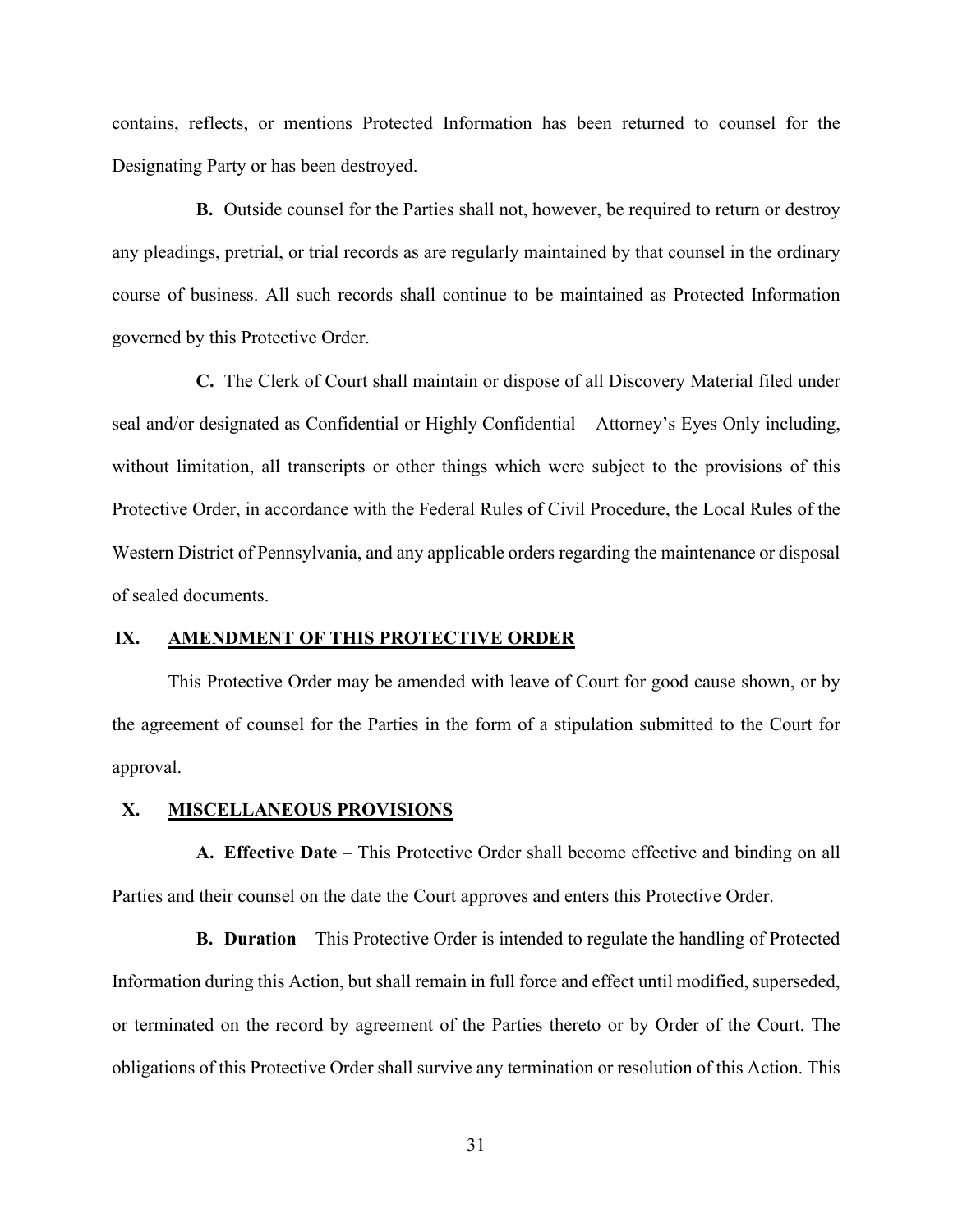Court shall retain jurisdiction to enforce the provisions of this Protective Order after final resolution of this Action, including but not limited to final adjudication of any appeals and petitions for extraordinary writs. After Final Disposition, all Protected Information shall be maintained and or destroyed pursuant to normal business practice and/or local Data Protection Laws.

**C. Waiver** – Any Party may expressly waive in writing the applicability of any provision of this Protective Order to any Discovery Material or portions thereof that the Party produces, or may effectuate a waiver pursuant to the terms of this Protective Order. Such waiver shall only apply to the Discovery Material or portions thereof to which the applicability of the specific provision of this Order is expressly waived.

**D. Applicability to Future Parties** – The terms of this Protective Order shall be binding on all current and future Parties to this Action and their counsel.

**E. Inadmissibility of Protective Order** – This Protective Order, including any discussion of the procedures and provisions herein, shall not be admissible in evidence. Counsel for a Party shall not, in the presence of the jury, comment on the Protective Order nor comment on the reasons or motivation for designating any Discovery Material as Confidential or Highly Confidential – Attorney's Eyes Only without first having obtained leave of Court to do so.

**F. Right to Supplement or Request Deletion** – If during the course of litigation, a data subject with privacy rights pursuant to the Data Protection Laws identified herein exercises his or her right to erasure of personal data contained within the previously produced Protected Information, the Producing Party shall furnish newly redacted versions of the Protected Information within a reasonable time. The Requesting Party will promptly destroy the original version of the Protected Information and replace it with the redacted version. The Producing Party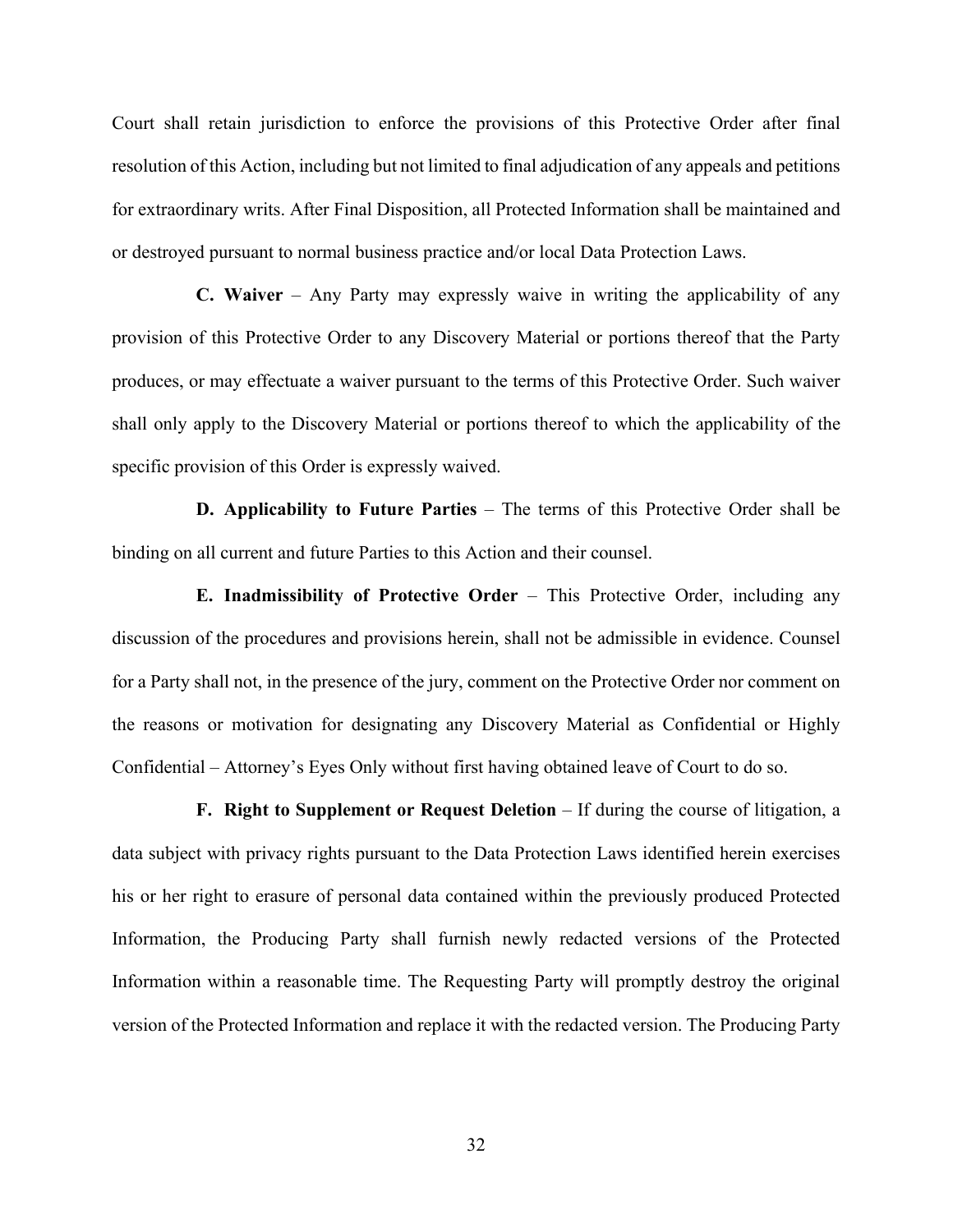may also require the entire document destroyed and replaced with a slip-sheet indicating the Protected Information is subject to erasure pursuant to the applicable Data Protection Law.

**G. Personally Identifiable Information** – Personally identifiable information that a party has designated as Protected Information as defined herein, based on its good faith belief that the information is subject to federal, state, or foreign Data Protection Laws, data privacy laws, or other privacy obligations, or any of the information contained therein, shall be handled by Counsel for the Receiving Party with the highest care.

# **AGREED TO AND STIPULATED TO BY:**

*/s/ John P. Lavelle, Jr*  John P. Lavelle, Jr. **MORGAN, LEWIS & BOCKIUS LLP**  1701 Market Street Philadelphia, PA 19103-2921 T 215.963.5000 john.lavelle@morganlewis.com

Wendy West Feinstein **MORGAN, LEWIS & BOCKIUS LLP**  One Oxford Center, 32nd Floor Pittsburgh, PA 15219-6401 T 412.560.3300 wendy.feinstein@morganlewis.com

*Counsel for Defendant Philips RS North*  Ellen Relkin *America, LLC* 

*/s/ Michael H. Steinberg*  Michael H. Steinberg **SULLIVAN & CROMWELL LLP**  1888 Century Park East Los Angeles, CA 90067

/s/ *Kelly K. Iverson* Kelly K. Iverson **LYNCH CARPENTER, LLP**  1133 Penn Avenue, 5th Floor Pittsburgh, PA 152222 T (412) 322-9243 kelly@lcllp.com

David S. Stellings **LIEFF CABRASER HEIMANN & BERNSTEIN, LLP** 250 Hudson Street, 8th Floor New York, NY 10013-1436 T (212) 355-9500 dstellings@lchb.com

**WEITZ & LUXENBERG, P.C.**  220 Lake Drive East, Suite 220 Cherry Hill, NJ 08002 T (856) 755-1115 erelkin@weitzlux.com

Kimberly Barone Baden **MOTLEY RICE LLC** 28 Bridgeside Boulevard Mount Pleasant, SC 29464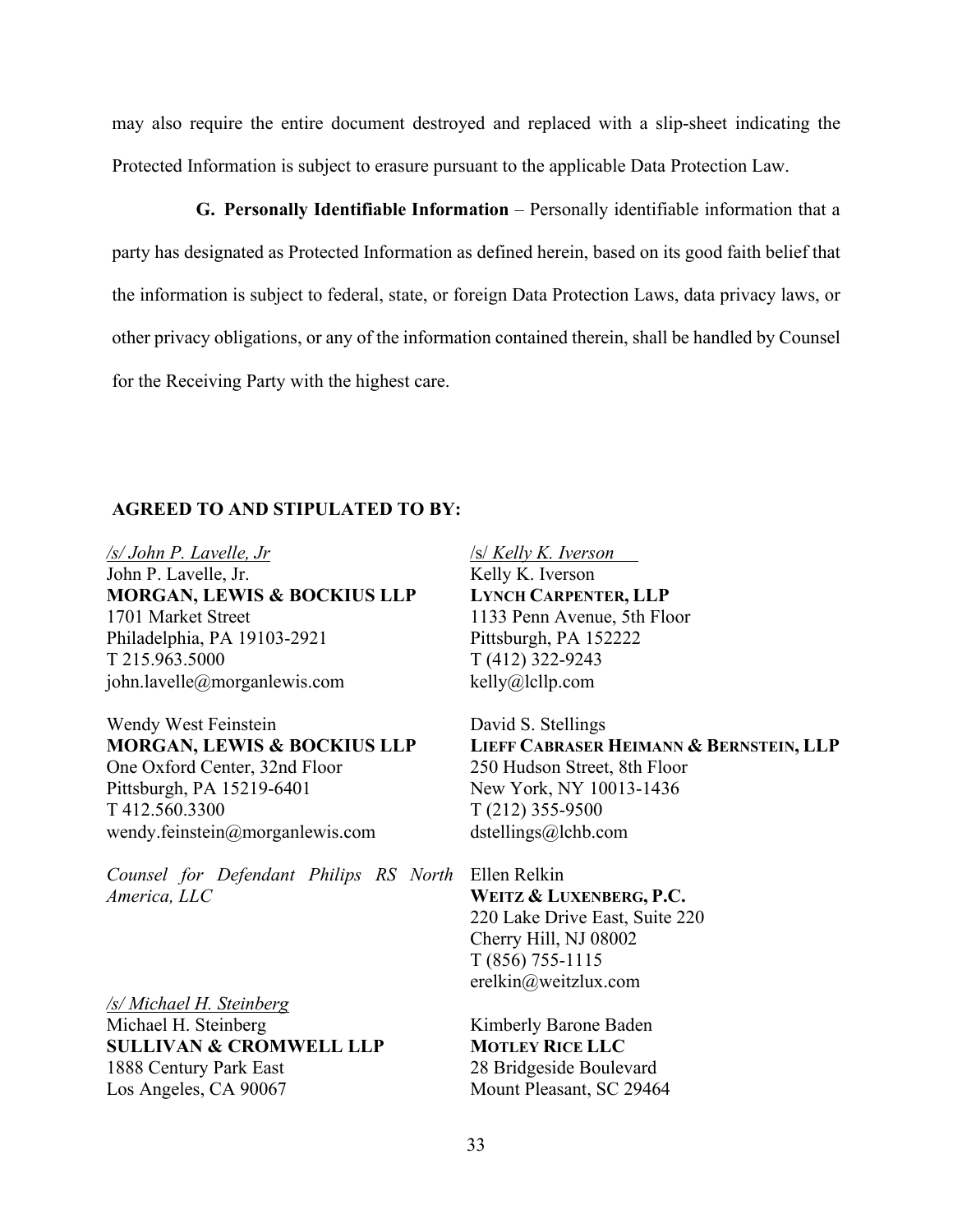T (310) 712-6670 steinbergm@sullcrom.com

William B. Monahan **SULLIVAN & CROMWELL LLP**  125 Broad Street New York, NY 10004 T (212) 558-7375 monahanw@sullcrom.com

*Counsel for Defendants Koninklijke Philips NV, Philips North America LLC, and Philips Holding USA Inc.* 

T (843) 216-9000 kbarone@motleyrice.com

Dena C. Sharp **GIRARD SHARP LLP** 601 California Street, Suite 1400 San Francisco, CA 94108 T (415) 981-4800 dsharp@girardsharp.com

Christian Bagin (PA 85511) **WIENAND AND BAGIN** 100 1st Avenue, Suite 1010 Pittsburgh, PA 15222 T (412) 281-1110 christian@wienandandbagin.com

# **SO ORDERED.**

# **/s/ JOY FLOWERS CONTI**

Joy Flowers Conti Senior United States District Court Judge

## Dated: December 10, 2021